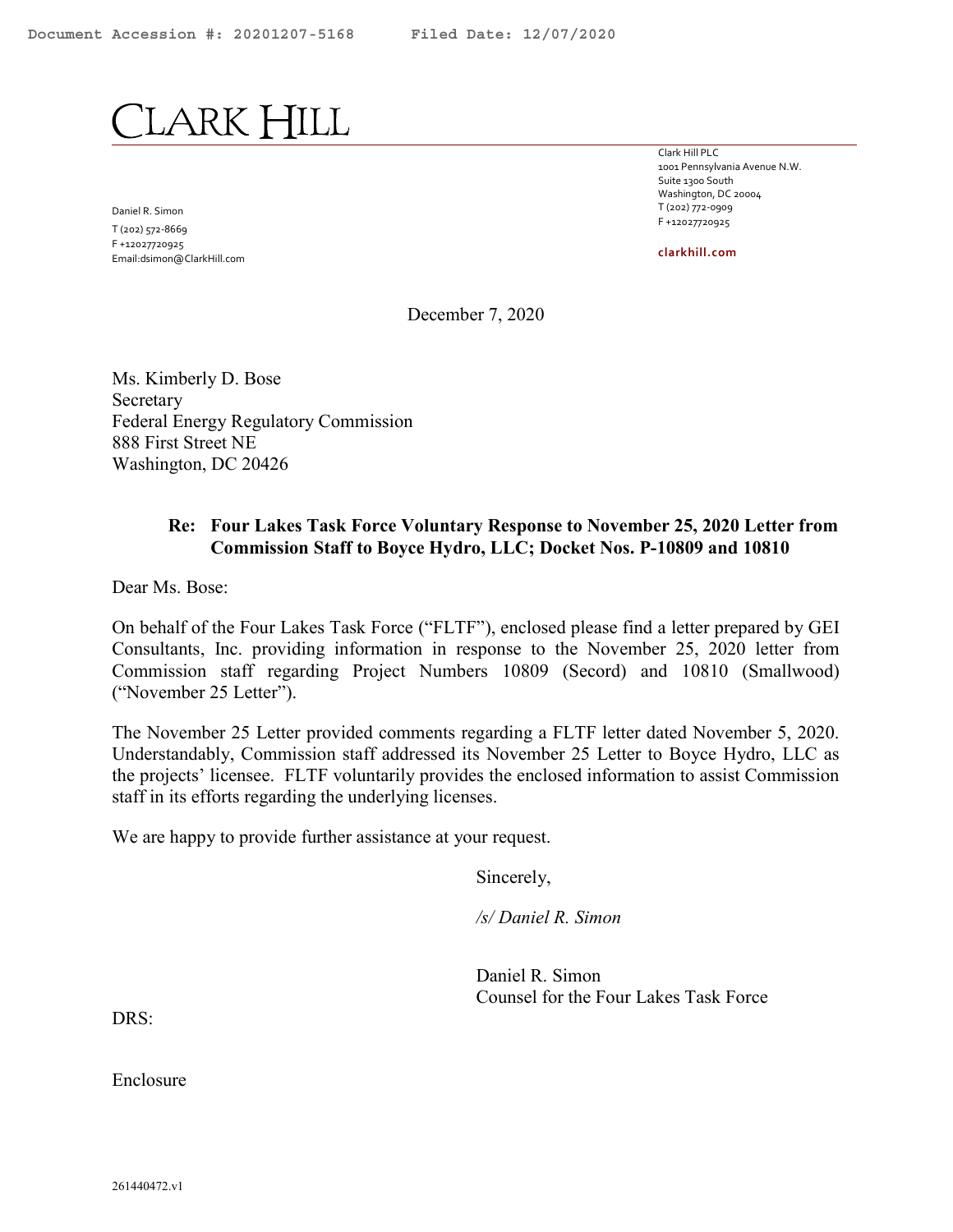

**Consulting** Engineers and December 7, 2020 Project No. 2002879

**Scientists** 

Mr. Dave Kepler Four Lakes Task Force (FLTF) 233 E. Larkin Midland, MI 48640

**Re: Response to Review Comments by FERC dated November 25, 2020, on the Four Lakes Task Force Interim Repairs for the Secord (FERC Project No. P-10809) and Smallwood (FERC Project No. P-10810) Projects** 

Dear Mr. Kepler:

GEI Consultants of Michigan, P.C. (GEI) has reviewed the five (5) comments provided by the Federal Energy Regulatory Commission (FERC) in their letter dated November 25, 2020. A copy of the FERC letter is included as Attachment 1. The FERC comments are shown below in italics followed by GEI's response.

#### **Response to FERC Review Comments – Secord Dam**

*FERC's Review Comment 1: Interim Measure #1, Right Downstream Retaining Wall, Sheets 4 & 5; repair of the hole in the retaining wall will include a 2-3 foot concrete block. The top of concrete block elevation is labeled as "TBD". It appears this block protrudes out into the path of flow release from the spillway gate. Disturbance of flows might be avoided by limiting the top of block elevation to or below the top of the existing spillway sill elevation (El. 709.8).* 

**GEI Response:** Agreed, the intent of the design is to limit the concrete repair areas to below the top of the end sill elevation 709.8. The actual dimensions of the concrete repairs will be determined during construction based on the observed limits of deteriorated concrete, but repairs above El. 709.8 will be flush with the existing training wall face.

*FERC's Review Comment 2: Interim Measure #3, Left Downstream Retaining Wall, Sheet 7; the embedment depth and reinforcement of C-06, Detail 1 is not shown on the plan. 8-inch embedment as per Detail C-05, Section B, Sheet 6, Dowel #4 should be sufficient.* 

**GEI Response:** The embedment depth of reinforcement was intentionally left off the plans until the Engineer and Contractor can survey the limits of the deteriorated concrete and quantify the limits of concrete repair. If an 8-inch embedment depth of reinforcement is not feasible based on unforeseen site conditions, the Engineer will report the as-built condition to FERC. For example, if the loose concrete is too deep, an 8-inch deep drill hole may penetrate the entire wall panel and get into the soil behind the wall panel. This situation would likely require shorter drill holes with more #4 dowels on a tighter grid spacing. We do not want to breach the wall.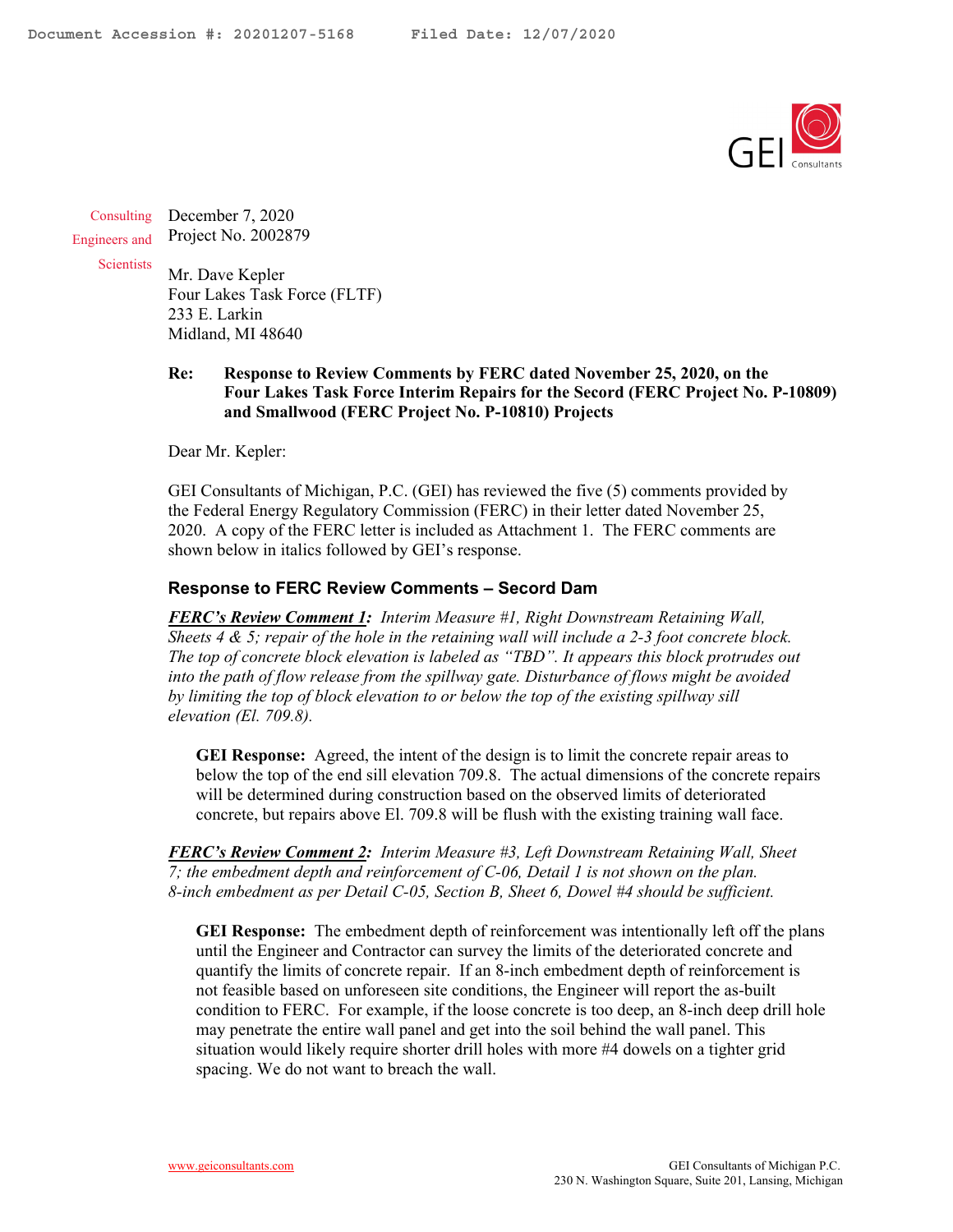FLTF – Response to 11/25/20 FERC Comments 2 December 7, 2020 Interim Measures Repairs Secord (P-10809) & Smallwood (P-10810)

*FERC's Review Comment 3: Interim Measure #6, Tailrace Shoreline Protection, Sheet 10; the "Displaced material" across the tailrace was present before the flood event. The Boyce operator stated that it was placed there by Gladwin County or MDOT to protect the downstream bridge piers. Confirmation of this could be confirmed by coordinating with Gladwin County or MDOT.* 

**GEI Response:** The FLTF is currently discussing the "displaced riprap" with the Gladwin County Road Commission. The current plan is to temporarily remove the riprap to lower the tailwater during construction activities. Following the concrete repairs, the riprap will be re-constructed in a similar configuration to protect the downstream Secord Dam Road bridge piers. These plans will be approved by the Gladwin County Road Commission prior to construction.

## **Response to FERC Review Comments – Smallwood Dam**

*FERC's Review Comment 4: Interim Measure #1, Powerhouse Turbine Air Vent, Sheet 4; the powerhouse fan window is to be closed off. This is the vent that was jetting water during the flood event. The air vent may need to be relocated if found to be relevant to powerhouse operations.* 

**GEI Response:** The intent of Interim Measure #1 is too close off the turbine air vent while the powerhouse operations are offline. If the powerhouse operations are restored in the future, the air vent will be relocated at that time.

*FERC's Review Comment 5: Interim Measure #3, Rock Buttresses, Sheet 6; the plan sheet shows bedding material and riprap to be placed in the undermined areas of the concrete*  walls. This would be considered a temporary measure to protect the retaining wall over the *winter. A more permanent remedial measure would include rebar and concrete backfill.* 

**GEI Response:** Agreed, the intent of Interim Measure #3 is to provide temporary scour protection in the areas undermined around the concrete training walls and flanking embankments. Permanent repairs in the future will include reconstruction / rehabilitation of the right and left downstream concrete training walls, stilling basin and rock buttress for the appropriate spillway design flood (SDF).

#### **Closing**

If you have any questions or additional comments regarding the information contained in this letter, please feel free to contact us.

Sincerely,

GEI CONSULTANTS, INC.

Project Manager Senior Vice President

Paul D. Drew, P.E., CFM William H. Walton, P.E. (MI), S.E.

Attachment 1: FERC Letter dated November 25, 2020

PDD/WHW:lje H:\Working\Four Lakes Task Force\2002879\_FLTF Post-May 2020 Flood Services\Task 6.0 Secord and Smallwood<br>Interim Measures Design\05\_ENG\FERC Coordination\FLTF\_FERC Response Ltr\_Secord-Smallwood IM\_12-02-20.docx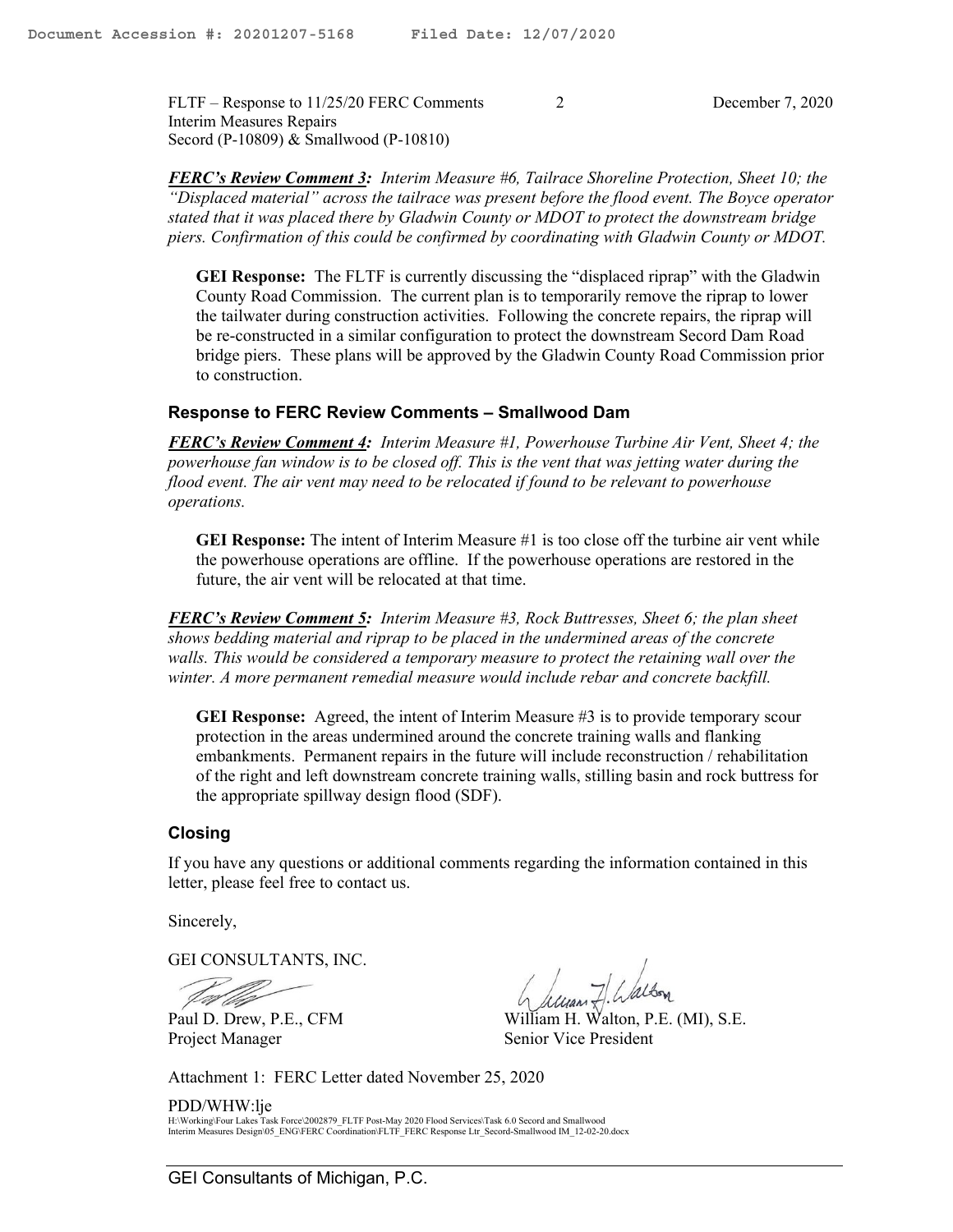FLTF – Response to 11/25/20 FERC Comments December 7, 2020 Interim Measures Repairs Secord (P-10809) & Smallwood (P-10810)

# **Attachment 1**

**FERC Letter dated November 25, 2020**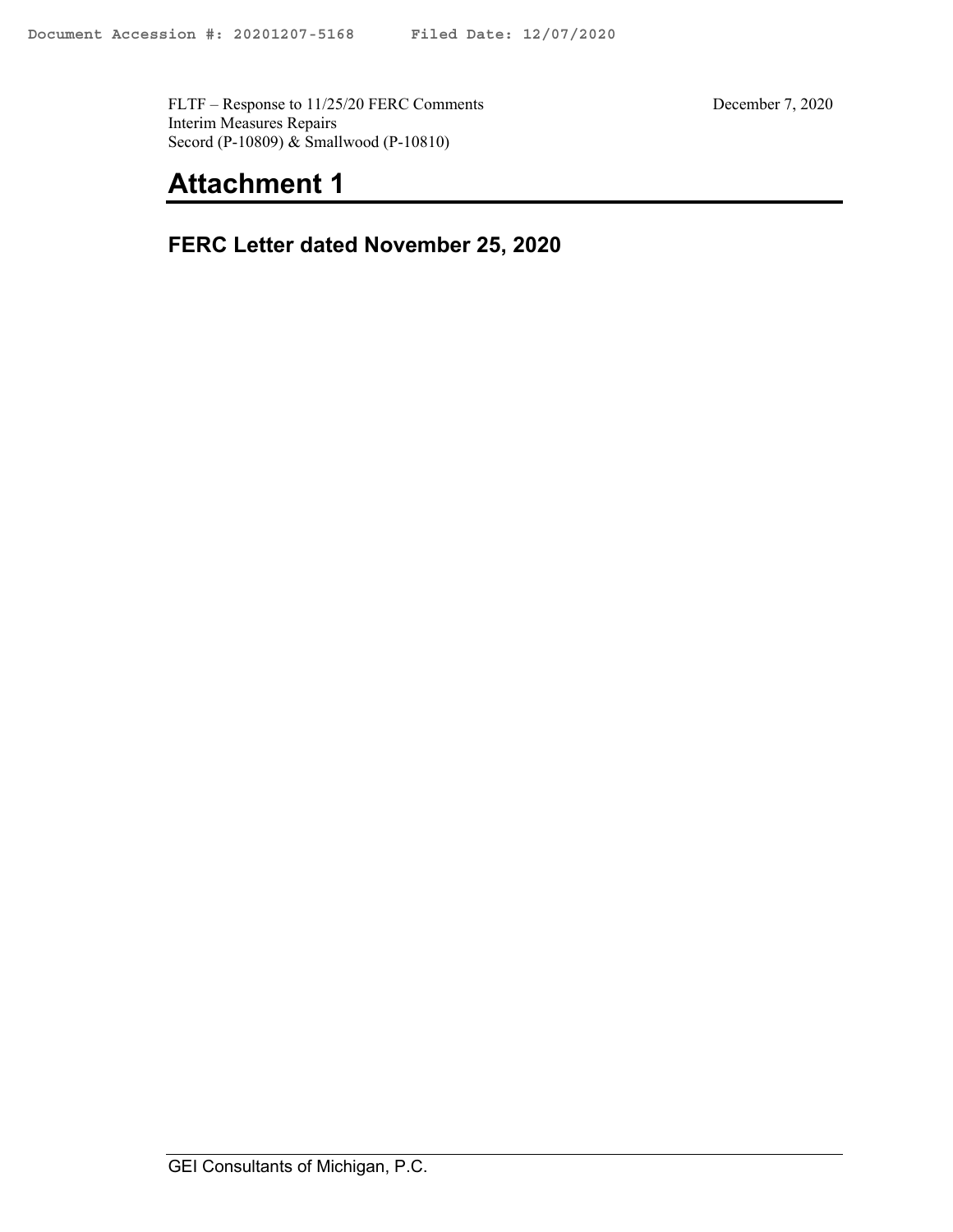<span id="page-4-0"></span>

# **FEDERAL ENERGY REGULATORY COMMISSION**

**Office of Energy Projects Division of Dam Safety and Inspections - Chicago Regional Office 230 South Dearborn Street, Suite 3130 Chicago, Illinois 60604 (312) 596-4430 Office - (312) 596-4460 Facsimile**

> In reply refer to: P-10809, P-10810 November 25, 2020

Via Electronic Mail

Mr. Lee Mueller Boyce Hydro Power, LLC lwmueller@boycehydrollc.com

Subject: Four Lakes Task Force Repairs for the Secord (P-10809) and Smallwood (P-10810) projects

Dear Mr. Mueller:

We are in receipt of a Four Lakes Task Force (FLTF) November 5, 2020 letter outlining interim measures for risk reduction and winter operations at the Secord and Smallwood projects. The November 5, 2020 letter states that interim measures are required to secure the existing civil and mechanical features of the dams from further damage and prepare the two projects to safely pass river flows during the upcoming winter season.

We are also in receipt of plans dated November 18, 2020 that were developed by GEI for "EGLE Permit Submittal" detailing proposed repairs to provide immediate stabilization to mitigate dam safety risks during winter operations, spring runoff and future high flow events. We have provided comments for consideration regarding these submittals in **Enclosure 1** of this letter and are copying FLTF and EGLE on this letter.

Any significant modifications of the planned FLTF repairs to the Boyce projects should be submitted to FERC as soon as possible.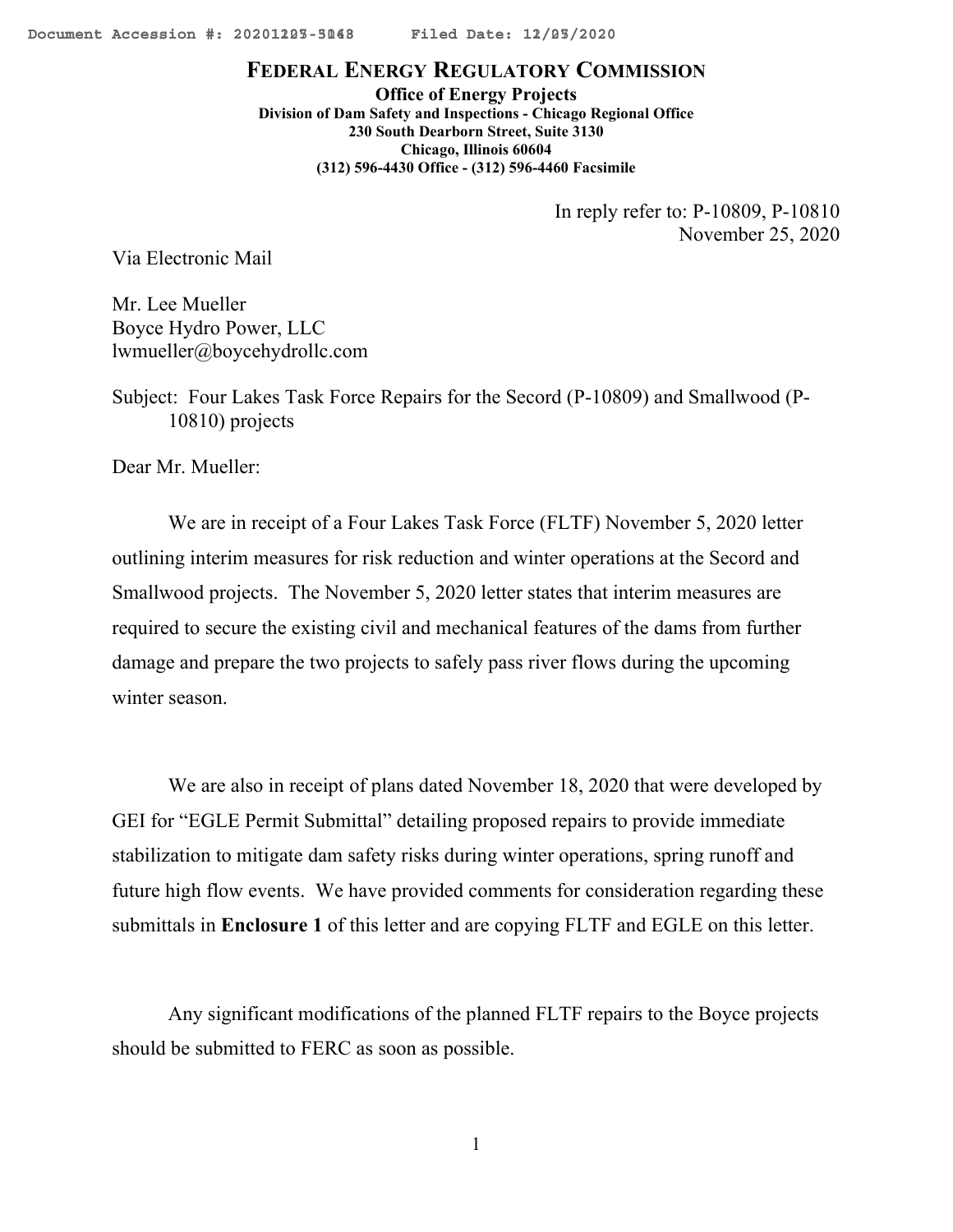We also remind you of our previous letters relating to the repair of damages at the Secord and Smallwood projects that resulted from the May 2020 flood. These letters are dated, July 15, 2020, July 21, 2020, and August 18, 2020, and are included as **Enclosure 2**, **Enclosure 3**, and **Enclosure 4** of this letter, respectively, for your convenience.

Please contact me if you have any questions regarding this letter.

Sincerely,

Jazzary

John A. Zygaj, P.E. Regional Engineer

Cc: David Kepler, [dave@keplertcp.com](mailto:dave@keplertcp.com)

Kayla Stryker, kaylas@fourlakestaskforce.org

Dan DeVaun, DeVaunD@michigan.gov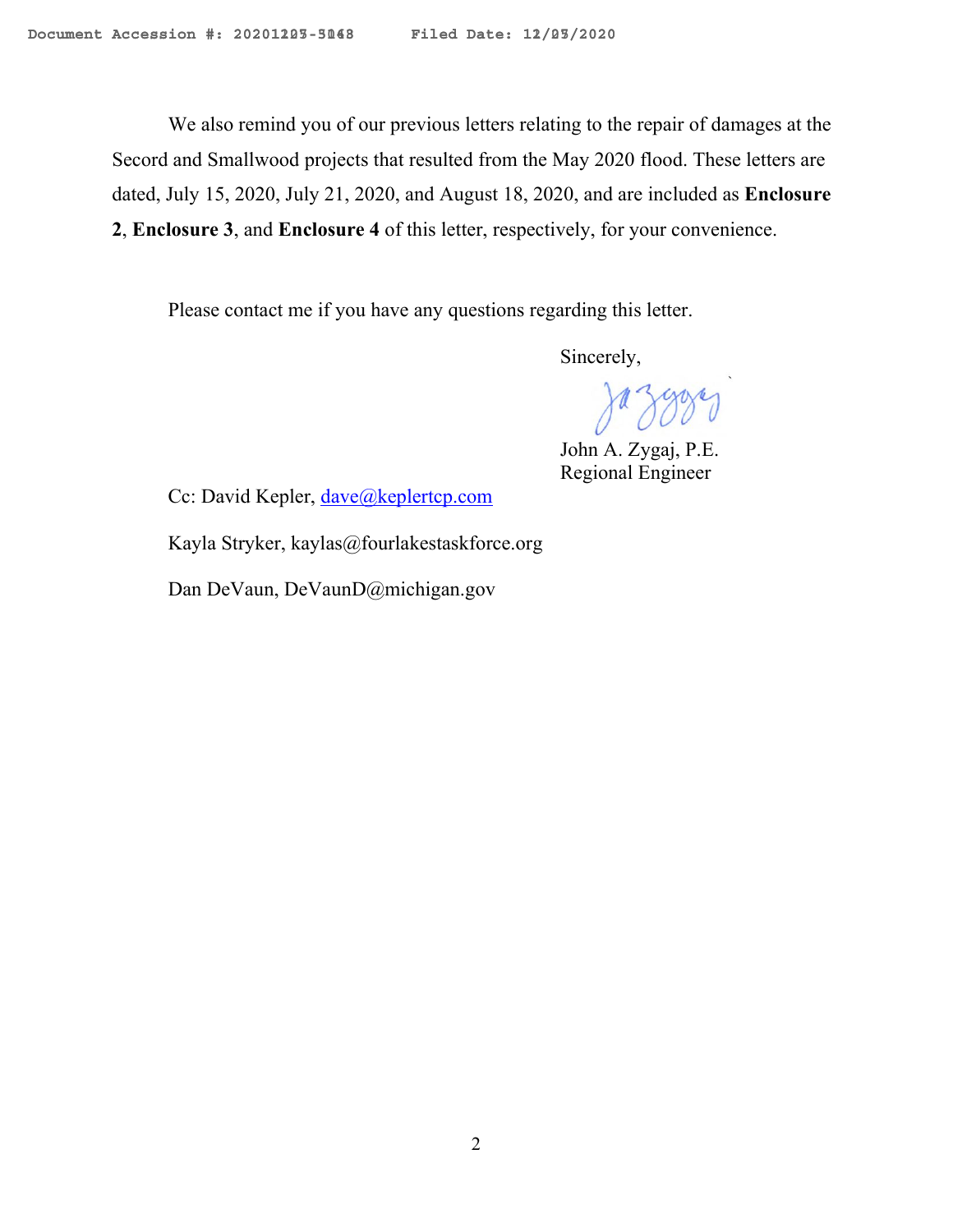# **Secord:**

- 1. Interim Measure #1, Right Downstream Retaining Wall, Sheets 4 & 5; repair of the hole in the retaining wall will include a 2-3 foot concrete block. The top of concrete block elevation is labeled as "TBD". It appears this block protrudes out into the path of flow release from the spillway gate. Disturbance of flows might be avoided by limiting the top of block elevation to or below the top of the existing spillway sill elevation (El. 709.8).
- 2. Interim Measure #3, Left Downstream Retaining Wall, Sheet 7; the embedment depth and reinforcement of C-06, Detail 1 is not shown on the plan. 8-inch embedment as per Detail C-05, Section B, Sheet 6, Dowel #4 should be sufficient.
- 3. Interim Measure #6, Tailrace Shoreline Protection, Sheet 10; the "Displaced material" across the tailrace was present before the flood event. The Boyce operator stated that it was placed there by Gladwin County or MDOT to protect the downstream bridge piers. Confirmation of this could be confirmed by coordinating with Gladwin County or MDOT.

# **Smallwood:**

- 4. Interim Measure #1, Powerhouse Turbine Air Vent, Sheet 4; the powerhouse fan window is to be closed off. This is the vent that was jetting water during the flood event. The air vent may need to be relocated if found to be relevant to powerhouse operations.
- 5. Interim Measure #3, Rock Buttresses, Sheet 6; the plan sheet shows bedding material and riprap to be placed in the undermined areas of the concrete walls. This would be considered a temporary measure to protect the retaining wall over the winter. A more permanent remedial measure would include rebar and concrete backfill.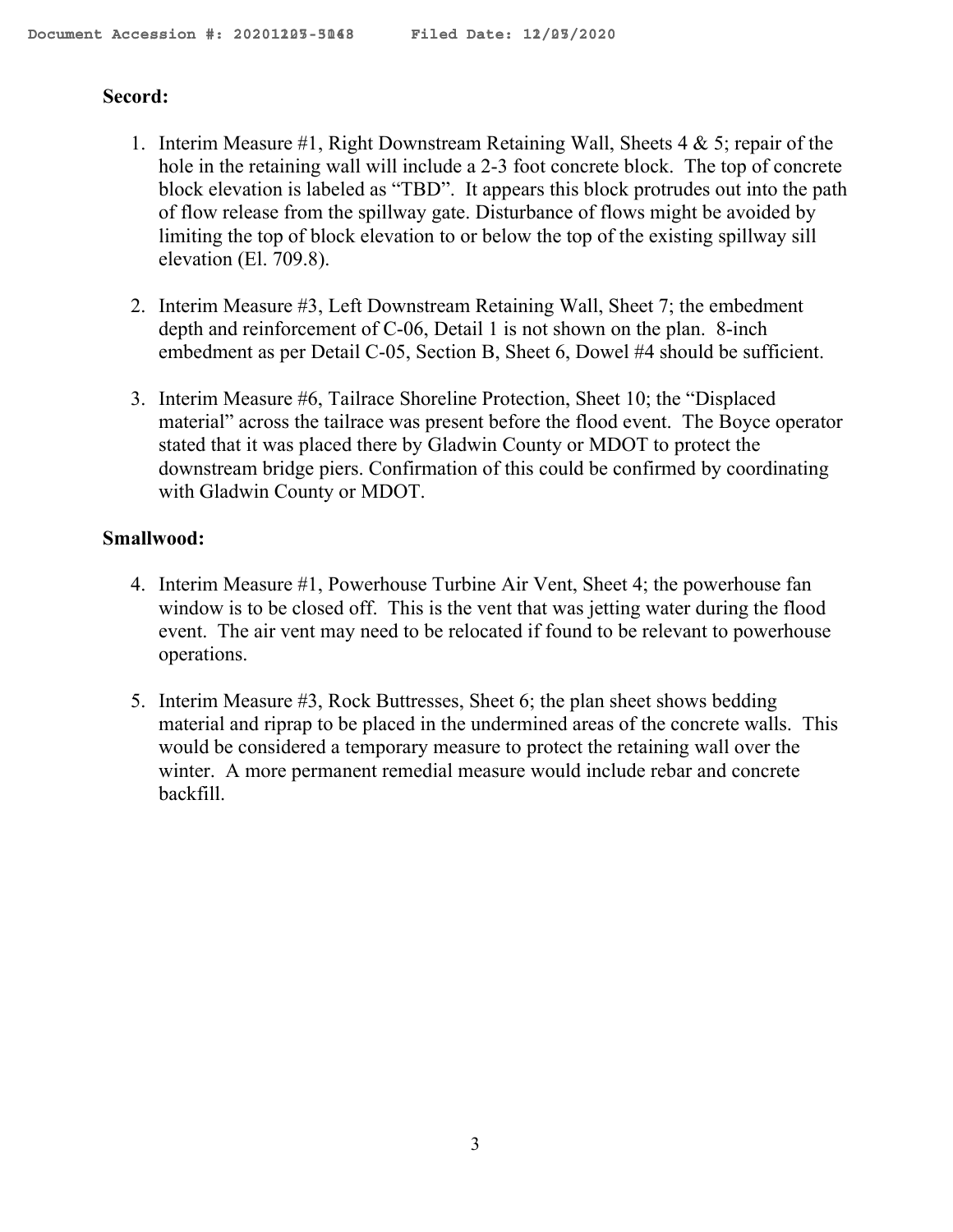#### **FEDERAL ENERGY REGULATORY COMMISSION**

**Office of Energy Projects Division of Dam Safety and Inspections - Chicago Regional Office 230 South Dearborn Street, Suite 3130 Chicago, Illinois 60604 (312) 596-4430 Office - (312) 596-4460 Facsimile**

In reply, refer to: P-10810

July 15, 2020

Via Electronic Mail

Mr. Lee Mueller Boyce Hydro Power, LLC [lwmueller@boycehydrollc.com](mailto:lwmueller@boycehydrollc.com)

> Re: Smallwood Hydroelectric Project No. 10810 Smallwood Dam Emergency Inspection Report – June 26, 2020

Dear Mr. Mueller:

Your June 30, 2020 letter belatedly provided the June 26, 2020 Smallwood Dam Emergency Inspection Report prepared by TRC Engineers Michigan, Inc. (TRC). The inspection report summarizes the visual observations of the Smallwood Dam made by TRC on June 9, 2020. Boyce Hydro did not have the Chief Dam Safety Engineer (CDSE) listed in the Owners Dam Safety Program at the time of the failure, Mr. Purkeypile, inspect the project.

A May 20, 2020 letter from the Director of the Division of Dam Safety and Inspections required dam safety inspections of the Sanford, Secord, and Smallwood Dams be performed within three days of flood flows receding and provide inspection reports within 3 days from the dates of the inspections. Flood flows had fully receded and reservoir elevations were at or below normal levels by May 20 for the Smallwood Project and May 22 for the Secord Project. The required inspections did not occur until June 8, 2020, at least 17 days after the projects could have been inspected. An inspection report for the Secord Project was filed on July 9, 2020, and we have not received an inspection report for Sanford Project as of the date of this letter. Our review of the Secord inspection report will be in a separate letter.

The inspections were performed by Mr. Shawn D. McGee, P.E. and Mr. Chris Hay, P.E. of TRC. The inspection report lists one Critical Action, five Recommended Actions, and five Non-Critical Actions/Maintenance Items for Boyce Hydro to undertake. These items are listed in Enclosure 1. We have not received a plan and schedule to address these items.

By the date of the inspection, Boyce Hydro had already dressed the embankments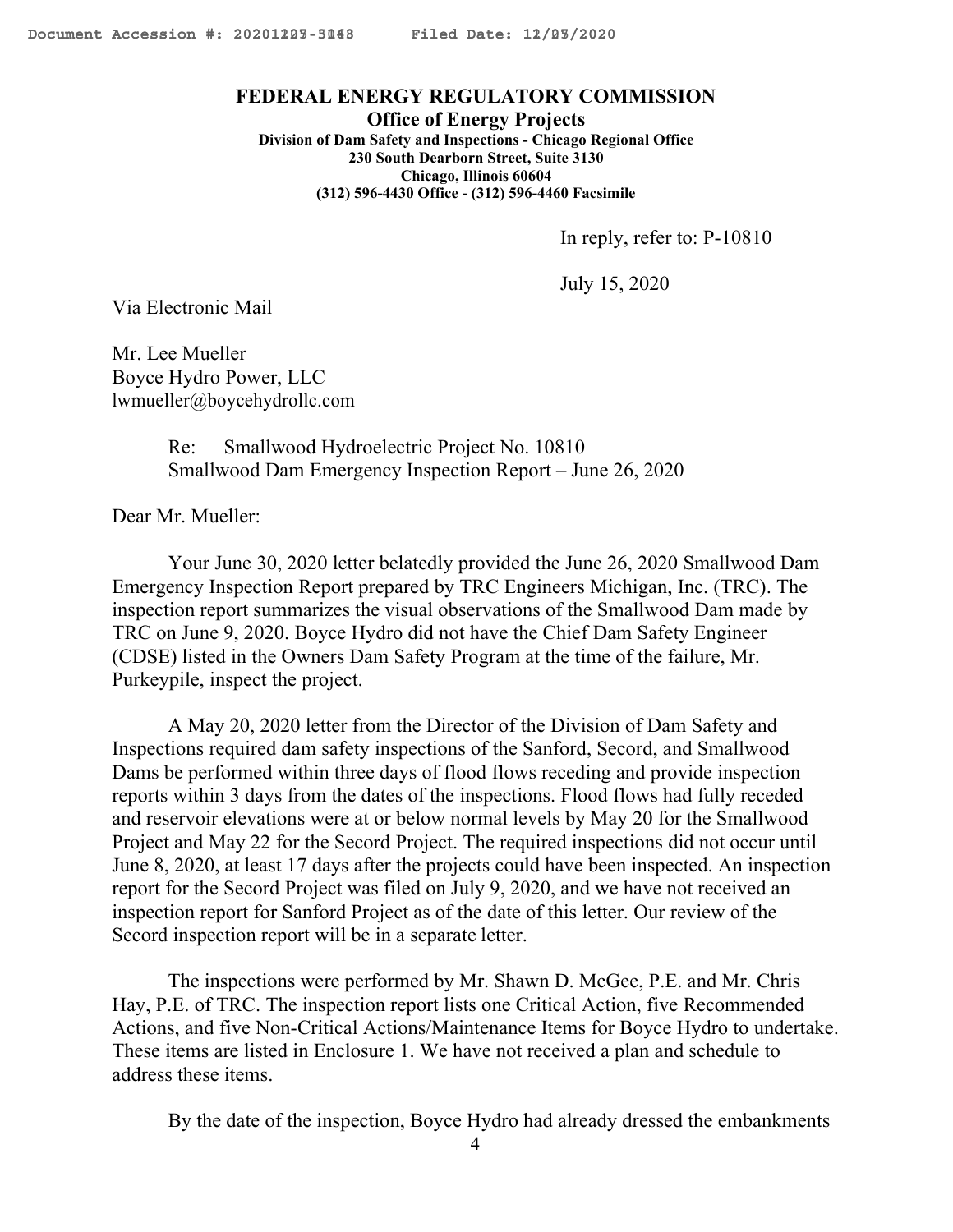at the Smallwood and Secord Projects. This work was not supervised by TRC. Because of this, the integrity of the projects features due to the flooding could not be adequately assessed by TRC during the inspection. In addition, Boyce Hydro did not provide any design/construction documentation to TRC for the completed work. By letter dated June 30, 2020, you submitted a revised Owners Dam Safety Program which now designates Mr. McGee as the CDSE of the Boyce Hydro projects.

**By August 14, 2020**, you must provide a supplemental report by TRC addressing the comments in Enclosure 2 and provide a plan and schedule to address TRC's recommendations from both the original inspection report (as listed in Enclosure 1) and TRC's supplemental report. You are reminded that you may not return the reservoir to normal levels until and unless all of the outstanding dam safety items are satisfactorily addressed and you receive authorization from FERC.

Please contact me at 312.596.4430 if you have any questions or concerns pertaining to this letter.

Sincerely,

John A. Zygaj, P.E. Regional Engineer

Enclosures 1 and 2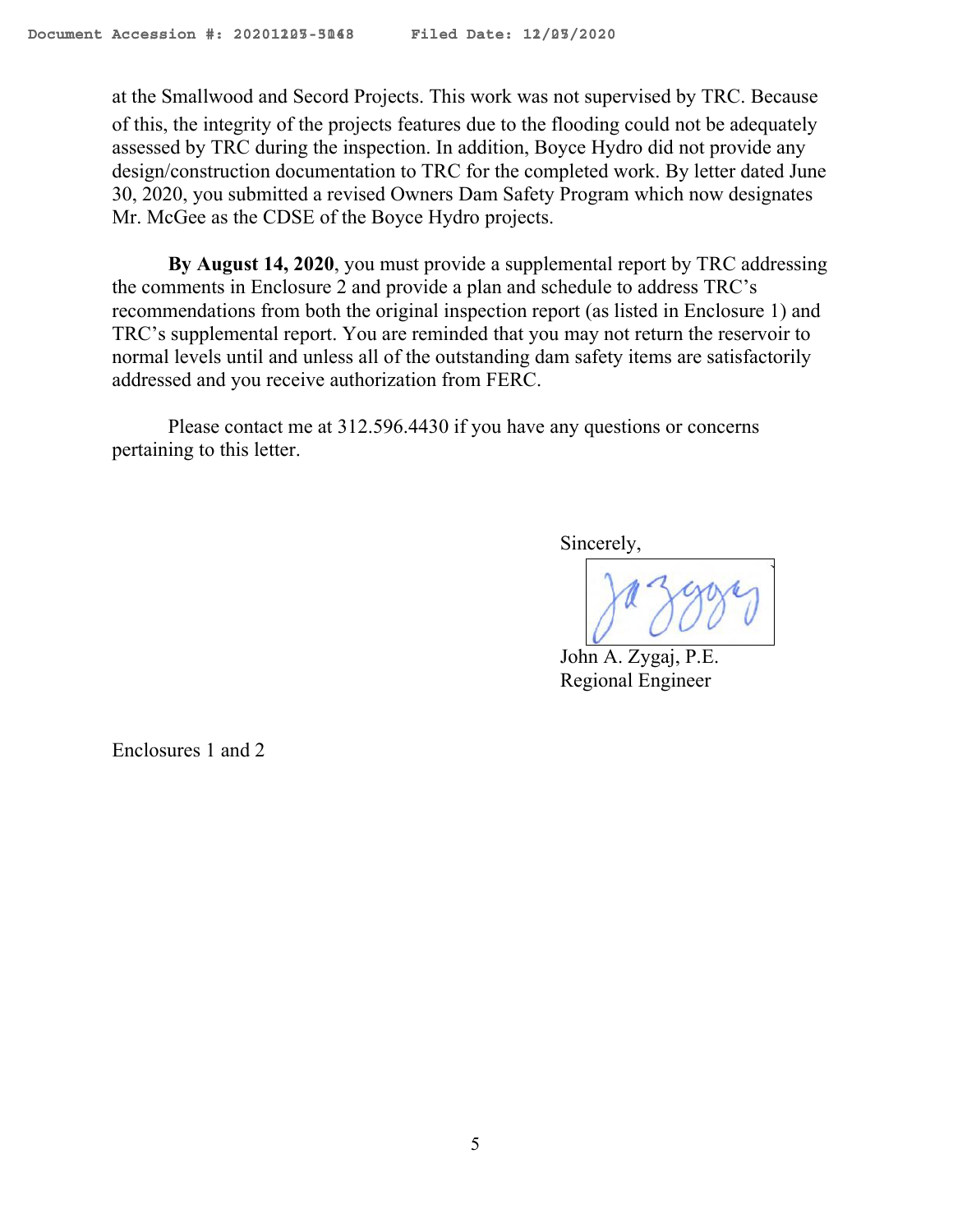# **Enclosure 1 Recommended Follow-up Actions from the TRC Inspection Report of Smallwood Dam**

# Critical Action

C-1 - Repair and/or replace the left side (north) cutoff wall and missing portion of the retaining wall at the downstream end to prevent future loss of wall sections and backfill.

## Recommended Actions

R-1 – Repair Spalling on Spillway Piers

R-2 - Seal the air vent within the powerhouse to prevent inadvertent discharge.

R-3 - Monitor the effectiveness of the areas recently repaired that were damaged due to erosion during the flooding. If the vegetation does not take within the hydro-seeded areas, reseed the areas and water until a good stand of grass is established.

R-4 - Close Tainter gates for a sufficient period of time to allow tailrace water levels to subside to facilitate visual inspection of the spillway tailrace structures.

R-5 - Conduct dive inspection of the submerged structures at the upstream side of the spillway and powerhouse.

#### Non-Critical Actions/Maintenance Items (summarized)

M-1 - Clean and repair concrete deterioration to retaining walls and wingwalls (bulkheads). Repairs include cleaning concrete surfaces, patching spalls and delaminated areas, and epoxy-injecting cracks.

M-2 - Clean and paint remaining steel equipment supports on the deck.

M-3 - Remove debris present within the ditch at the toe of slope of the left embankment so that drainage is not impeded.

M-4 - Perform maintenance of the vegetative cover throughout the project area. All vegetated embankment slopes should be maintained with a maximum grass height of 12 inches.

M-5 - Continue to maintain proper rodent control throughout. If a burrow or den is observed, it is recommended that it be backfilled by mudpacking - pour a mud-pack mixture (i.e., a slurry consisting of 90% soil and 10% cement mixture) with the aid of a pipe into the hole with dry soil tamped into the entrance and vegetation re-established.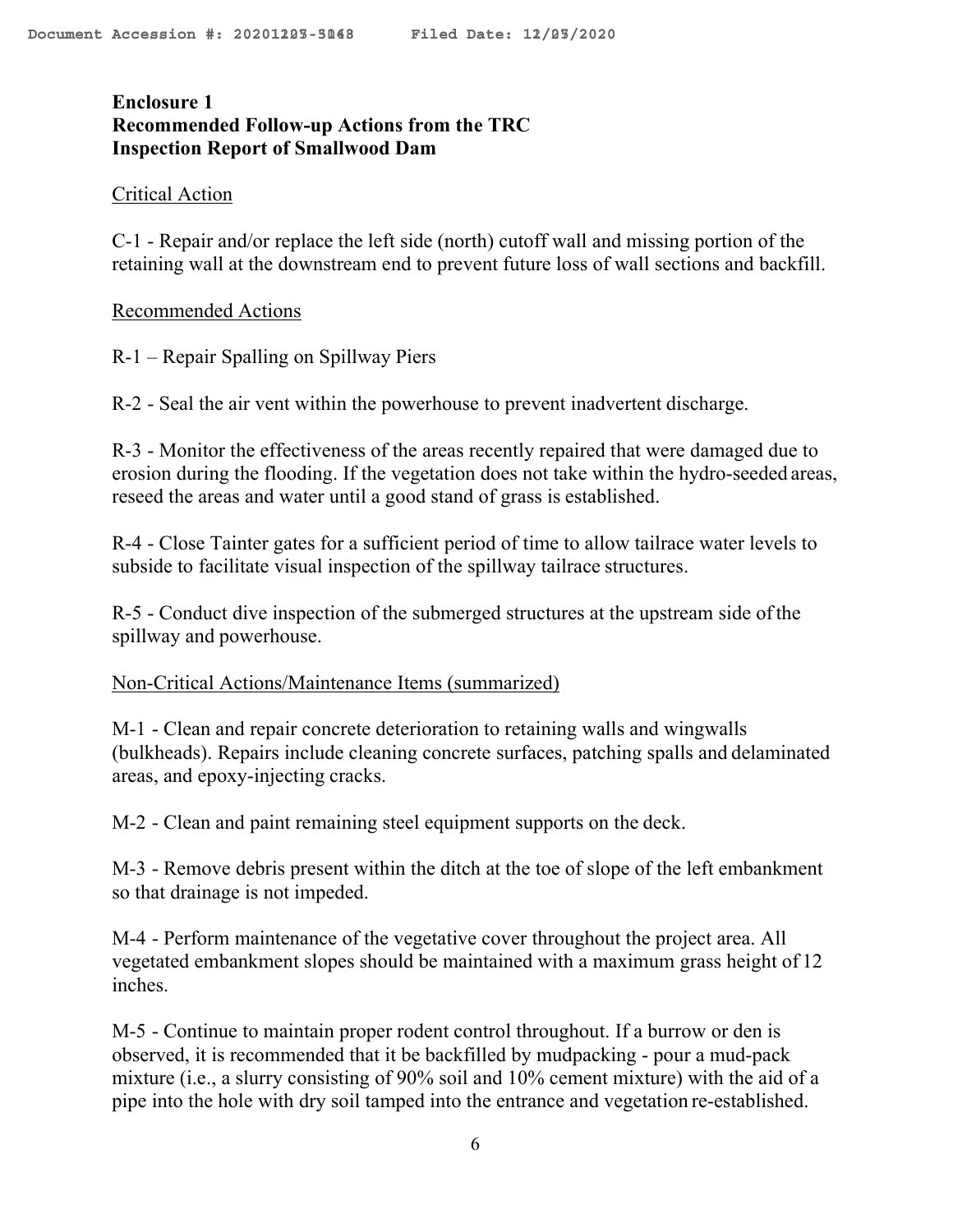# **Enclosure 2 Additional Information Needed for TRC's Smallwood Inspection Report**

The following items must be performed and addressed by TRC in a supplemental report:

# General

- 1. Review pre-flood event photos from all sources, and drawings and cross-sections. Compare them to the conditions currently observed, especially the embankments. Any section that shows physical change from previously approved designs should be surveyed and re-evaluated for stability and factors of safety.
- 2. Review and evaluate all data pertaining to the project operations, spillway gates, reservoir levels, generation, and total outflows throughout the flood event.
- 3. Provide headwater and tailwater elevations at the time of the inspections.
- 4. Provide commentary on the construction techniques and materials of the dam with regard to how the dam performed during the flood.

# Embankments (Right and Left)

- 5. Provide a written description and show the extent of the flood damage to both the right and left embankments, including the auxiliary overflow spillway. Use photographs and an annotated site plan and typical cross-sections to show the extent of the damage. Erosion along the downstream toe of the right embankment dam, and along the Steel Sheet Pile (SSP) wall on the auxiliary spillway side were not discussed at all in the TRC inspection report. A detailed description and assessment of all damaged areas should accompany these exhibits.
- 6. Provide a survey of the embankment slopes and compare with the original design.
- 7. Provide stability analyses accounting for the surveyed embankment slopes to determine if adequate factors of safety exist in the interim, before restoration can return the slopes to their original alignment and cross-section.
- 8. TRC states that Boyce Hydro indicated that sand and clayey soil material from an existing borrow pit adjacent to the project site was brought in to backfill the embankment erosion areas. Also, TRC notes that riprap was obtained from a local source. Provide the following field inspection assessments:
	- a. Material classification and gradations, qualitative assessment of compaction effort of earth fill and backfill repairs based on foot inspection. Also, TRC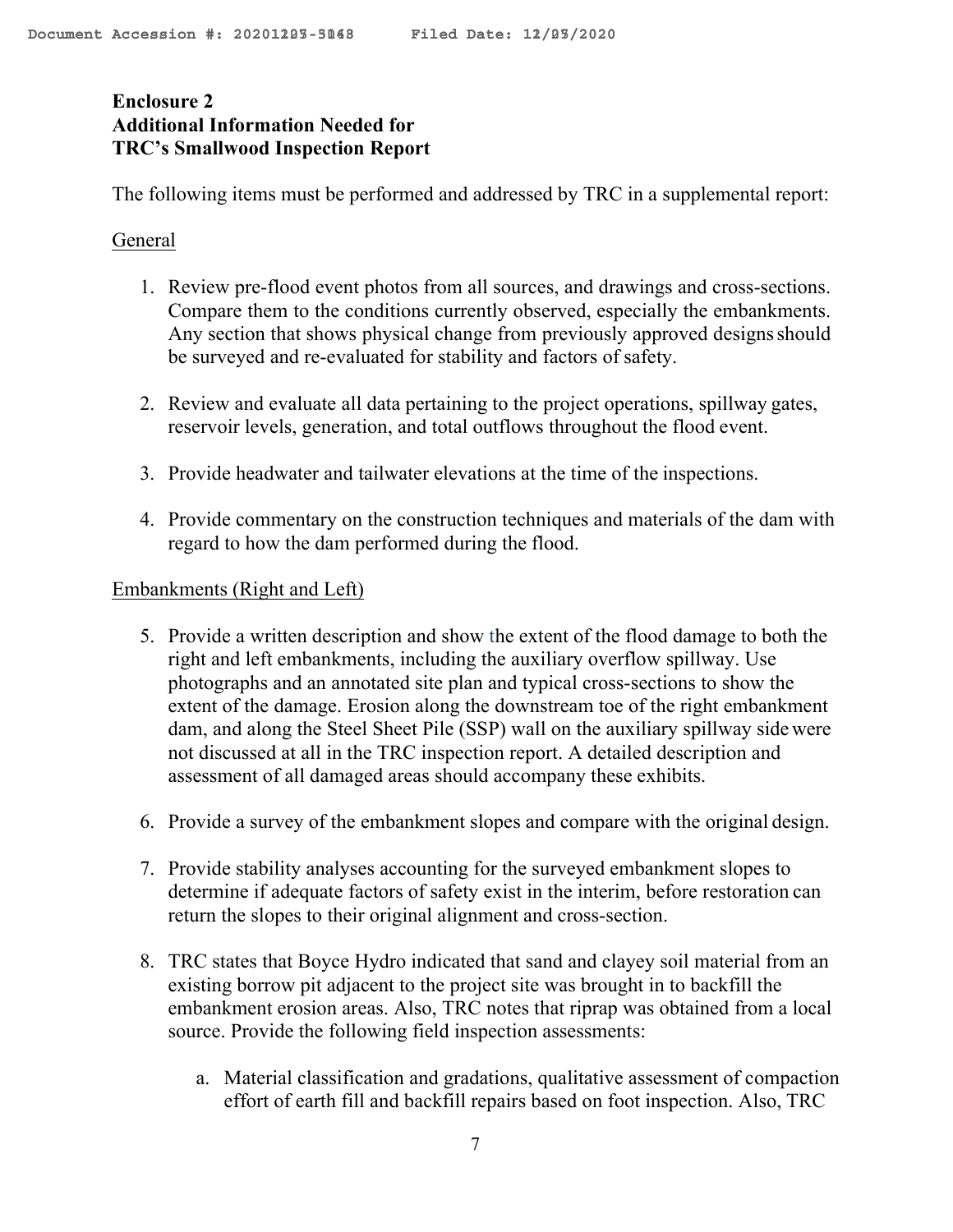must review the repair construction records, including loose placed and compacted lift heights, moisture conditioning, and compaction methods.

- b. Type, qualitative strength using geologic hammer, description and visual estimation of average, minimum, and maximum size of riprap material exposed along embankment toe and auxiliary spillway.
- c. Comparison of riprap material type and size placed prior to and following the May 19, 2020 flood event. Include photos of the riprap materials with objects of known dimensions for scaling purposes.
- 9. Evaluate the adequacy of the turf matting and hydro-seed used in some areas instead of riprap protection for all the eroded areas. The repairs on the left embankment inside the SSP wall only partially treated what was eroded during the flood event. The downstream side of the embankment should be protected with riprap inside the SSP wall up to the IDF tailwater elevation.
- 10.Review the adequacy of the erosion protection repairs along embankment slope/toe and at the auxiliary spillway in accordance with the dam safety industry practice. Also, confirm if bedding material was installed under the riprap.
- 11. Provide commentary on the top and bottom elevation of embankment SSP walls relative to the May 2020 flood versus the IDF and PMF pools.
- 12. Provide commentary on the original embankment construction techniques and materials.
- 13.Review the piezometer data from the left embankment to evaluate embankment performance during the May 2020 flood event and any possible influence on stability of the structure.
- 14. Provide commentary on the performance of the embankments in relation to findings and recommendations from the Potential Failure Mode Analysis from the 2016 CSIR.
- 15. Assess the backfill placed for the powerhouse air vent erosion. Depending on TRC's assessment and our review, the material may need to be removed and replaced. This would entail the submittal of plans, specifications, and QCIP to the Commission for our review and approval before proceeding with work.

# Spillway Structure

- 16.Include documentation and photographs of the inspection from the internal spillway gallery of the headwater/rollway slabs, piers, abutment walls, and air vent shaft.
- 17. Provide commentary on the top and bottom elevation of the spillway chute SSP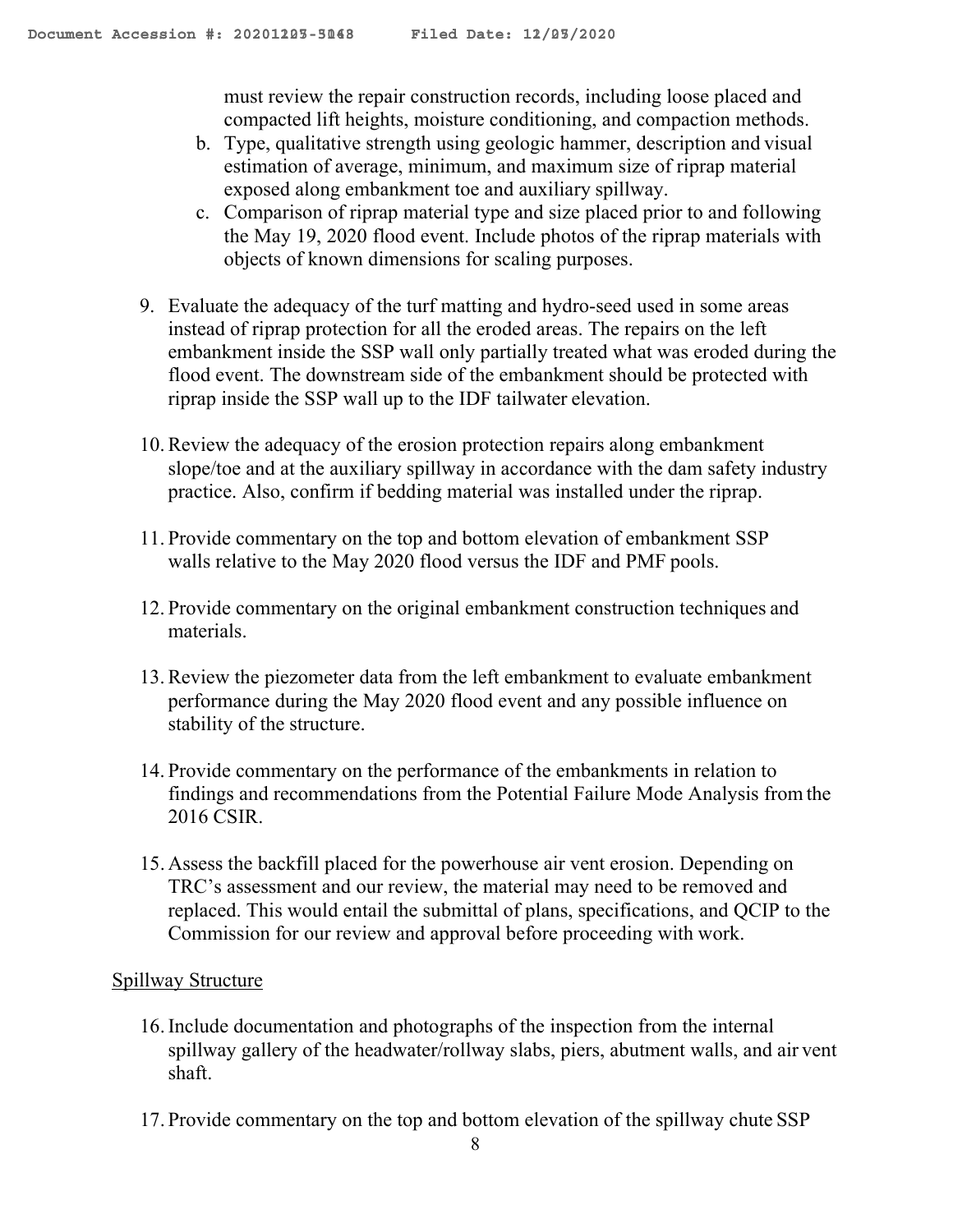guide walls relative to the May 2020 flood versus the expected peak PMF pool and IDF peak pool.

- 18.Review the piezometer data from the May 2020 flood event to evaluate performance and any possible influence on the stability of these structures.
- 19. Given that this flood was far less than the IDF and caused significant damage, provide commentary on the project's ability to safely pass the IDF. A review of the operating procedures during the May 2020 flood may aid in the assessment.
- 20.TRC recommends the immediate repair or replacement of the north cutoff wall and missing portion of the downstream end of the wall. Provide a structural analysis of the existing wall to determine the adequacy of these repairs along with a plan and schedule for implementing repairs/replacement.
- 21.Include inspection documentation and photographs of the mechanical and electrical components of gate hoist equipment, including onsite electrical generators.

# Powerhouse Structure

- 22.Include inspection documentation photographs from inside the powerhouse, including the water bearing walls (i.e., headwalls) and the turbine chamber (which was reportedly the source of leakage water from air vent).
- 23.TRC recommends that the air vent within the powerhouse be sealed to prevent inadvertent discharge onto the right embankment during a flood event. The functionality of the air vent relative to powerhouse operations must be examined prior to sealing the vent. The air vent may need to be relocated if found to be relevant to powerhouse operations.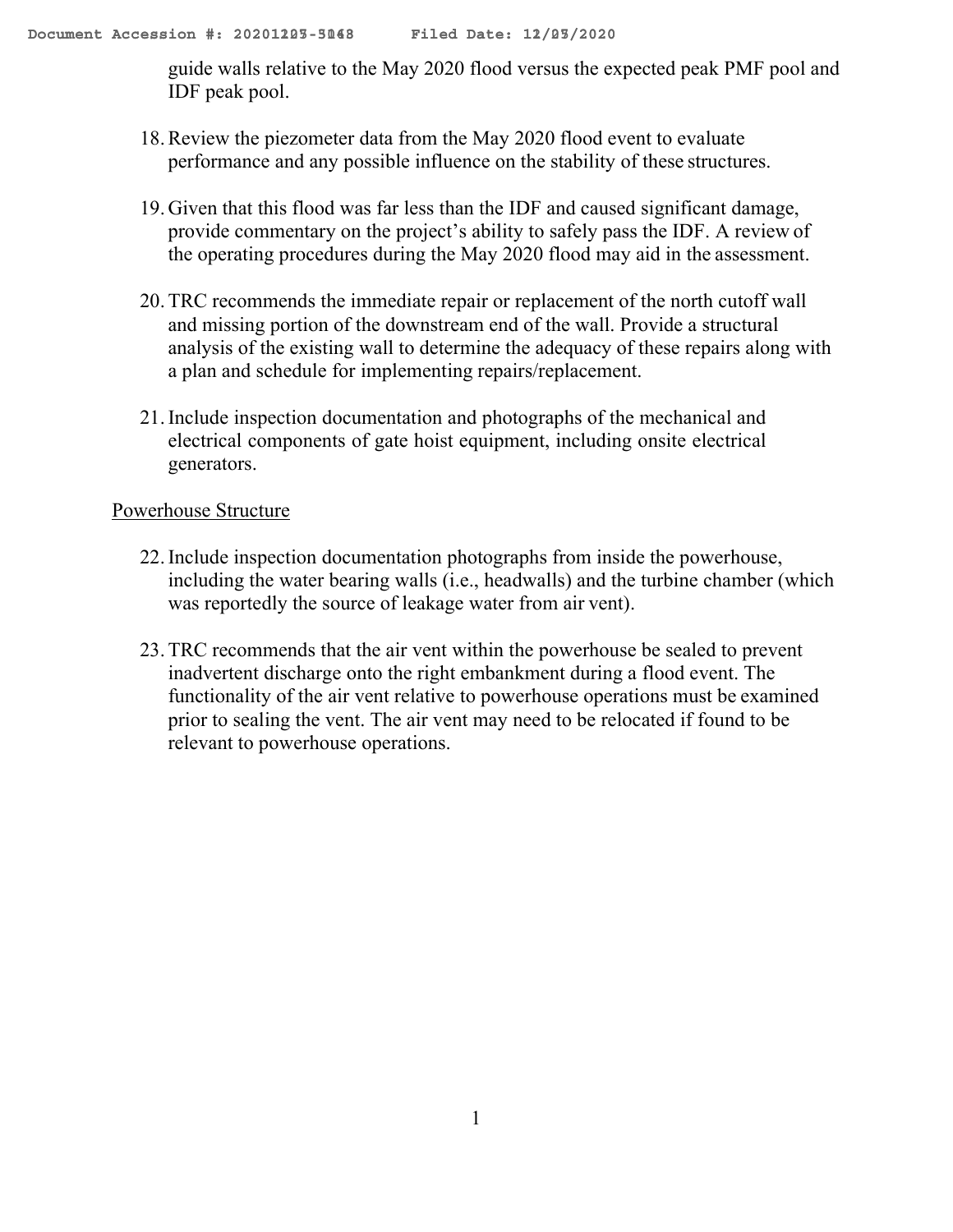## **FEDERAL ENERGY REGULATORY COMMISSION**

**Office of Energy Projects Division of Dam Safety and Inspections - Chicago Regional Office 230 South Dearborn Street, Suite 3130 Chicago, Illinois 60604 (312) 596-4430 Office - (312) 596-4460 Facsimile**

In reply, refer to: P-10809

July 21, 2020

Via Electronic Mail

Mr. Lee Mueller Boyce Hydro Power, LLC [lwmueller@boycehydrollc.com](mailto:lwmueller@boycehydrollc.com)

> Re: Secord Hydroelectric Project No. 10809 Secord Dam Emergency Inspection Report – June 25, 2020

Dear Mr. Mueller:

Your July 8, 2020 letter belatedly provided the June 25, 2020 Secord Dam Emergency Inspection Report prepared by TRC Engineers Michigan, Inc. (TRC). The inspection report summarizes the visual observations of the Secord Dam made by TRCon June 9, 2020. It is noted that Boyce Hydro did not have the Chief Dam Safety Engineer (CDSE), Mr. Purkeypile - listed in the Owners Dam Safety Program (ODSP) (Revision 6, dated July 2018), inspect the project at the time of the failure.

A May 20, 2020 letter from the Director of the Division of Dam Safety and Inspections required dam safety inspections of the Sanford, Secord, and SmallwoodDams be performed within three days of flood flows receding and provide inspection reports within 3 days from the dates of the inspections. Flood flows had fully receded and reservoir elevations were at or below normal levels by May 20 for the Smallwood Project and May 22 for the Secord Project. The required inspections did not begin until June 8, 2020, at least 17 days after the projects could have been inspected. An inspection report for the Smallwood Project was filed on June 30, 2020 and we provided our review comments on this submittal by letter dated July 15, 2020. We have not received an inspection report for Sanford Project as of the date of this letter.

The inspections were performed by Mr. Shawn D. McGee, P.E. and Mr. Chris Hay, P.E. of TRC. By letter dated June 30, 2020, you submitted a revised ODSP which now designates Mr. McGee as the CDSE of the Boyce Hydro projects. Our review of your ODSP submittal will be provided in a separate letter.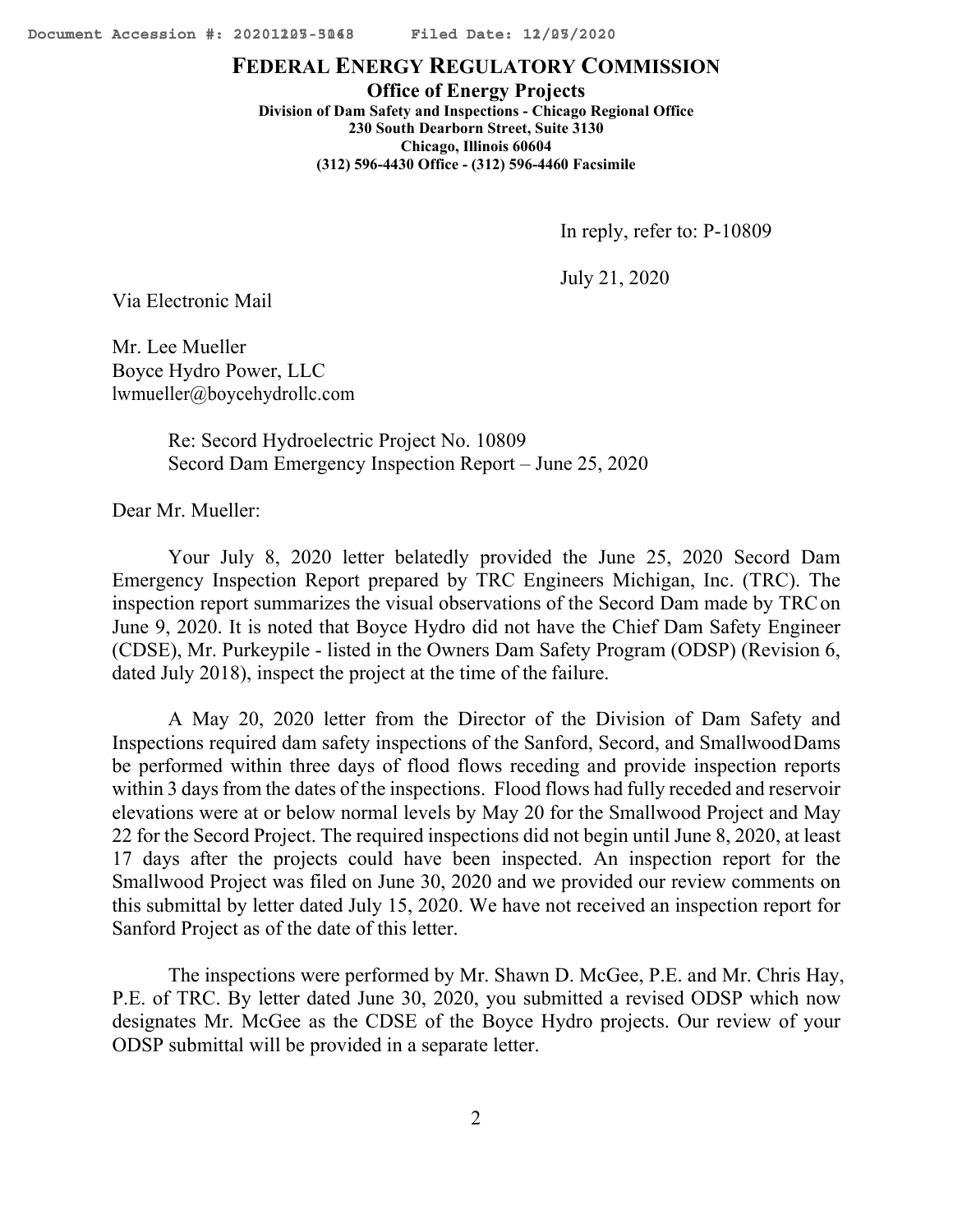Our comments on the inspection report are in Enclosure 1. We highlight our comments on seepage of the left embankment, sloughing of the right embankment, toe drain inspections, and inadequate spillway capacity (comments 11, 13, 14, and 18) which indicate inadequacies with the dam in its current state.

TRC's recommendations include completing several construction activities. Construction documents (e.g. final plans and specifications, supporting design report, Quality Control and Inspection Program, Temporary Construction Emergency Action Plan, Soil Erosion and Sediment Control Plan) for these construction tasks must be submitted for our review and authorization before any construction may proceed.

A supplemental report by TRC addressing the comments provided in **Enclosure 1**  of this letter must be submitted by **August 20, 2020** and include a plan and schedule to address TRC's recommendations from both the original inspection report (as listed in **Enclosure 2** of this letter) and the supplemental report.

As you are aware, the dam cannot safely pass the Inflow Design Flood (IDF), the existing embankments and abutments will be overtopped (the IDF is the Probable Maximum Flood as required by FERC Engineering Guidelines). Boyce Hydro provided a 50% Design Report for Additional Spillway Capacity by letter date April 24, 2020.We are still reviewing this submittal and will provide comments separately.

The reservoir cannot be returned to normal levels until you receive authorization from FERC and unless all of the outstanding dam safety items are satisfactorily addressed.

You may contact me at 312.596.4430 if you have any questions or concerns pertaining to this letter.

Sincerely,

John A. Zygaj, P.E. Regional Engineer

Enclosures 1 and 2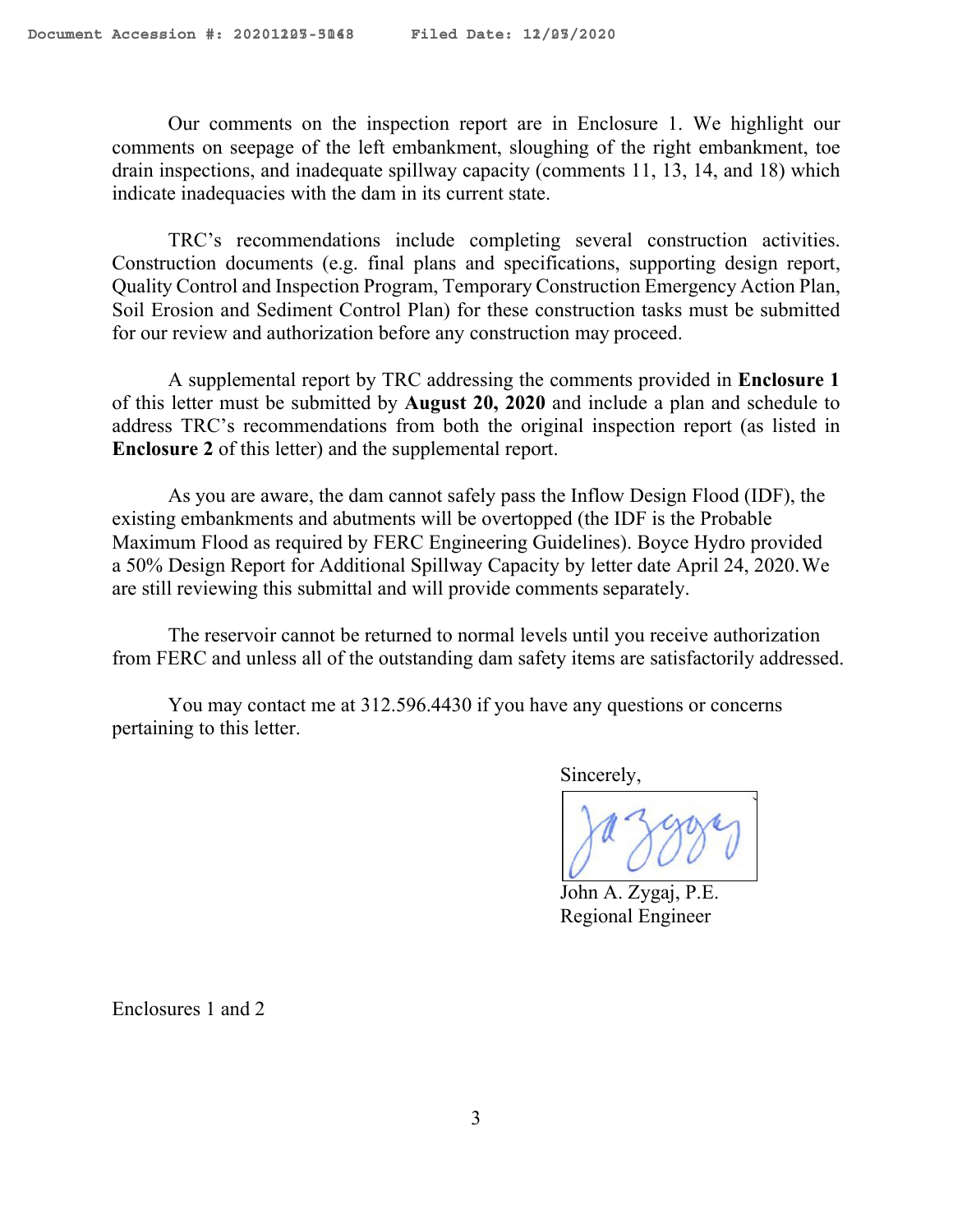# **Enclosure 1 Additional Information Needed for TRC's Secord Inspection Report**

The following items must be performed and addressed by TRC in a supplemental report:

# General

- S Review pre-flood event photos, from all sources, and drawings and cross-sections and compare them to the conditions currently observed, especially the embankments. Any section that shows physical change from previously approved designs should be surveyed and re-evaluated for stability and factors of safety.
- T Review and evaluate all data pertaining to the project operations, spillway gates, reservoir levels, generation, and total outflows throughout the flood event.
- U Provide headwater and tailwater elevations at the time of the inspections.
- V Provide commentary on the construction techniques and materials of the dam with regard to how the dam performed during the flood.
- W Complete a dive inspection of the tailrace slabs of the spillway slab and powerhouse to check for undermining. The December 31, 2016 Part 12D inspection report recommended the dive inspection of these structures after the spillway gates are opened more than 7 feet. According to the July 2, 2020 12.10 Incident report, the Secord gates were opened more than 7 feet. Include the underwater inspection of the training walls and piers, and the condition of previous repairs of the undermining at the juncture of the powerhouse and spillway tailrace slabs, and the downstream east corner of the spillway tailrace slab.
- X Include an evaluation of downstream scouring based on the underwater inspections completed prior to and after the May 19, 2020 flood event.

# Embankments (Right and Left)

- Y Provide a survey of the embankment slopes and compare with the original design.
- Z Provide stability analyses accounting for the surveyed embankment slopes to determine if adequate factors of safety exist.
- AA Provide commentary on the original embankment construction techniques and materials.
- BBReview the piezometer data to evaluate embankment performance during the May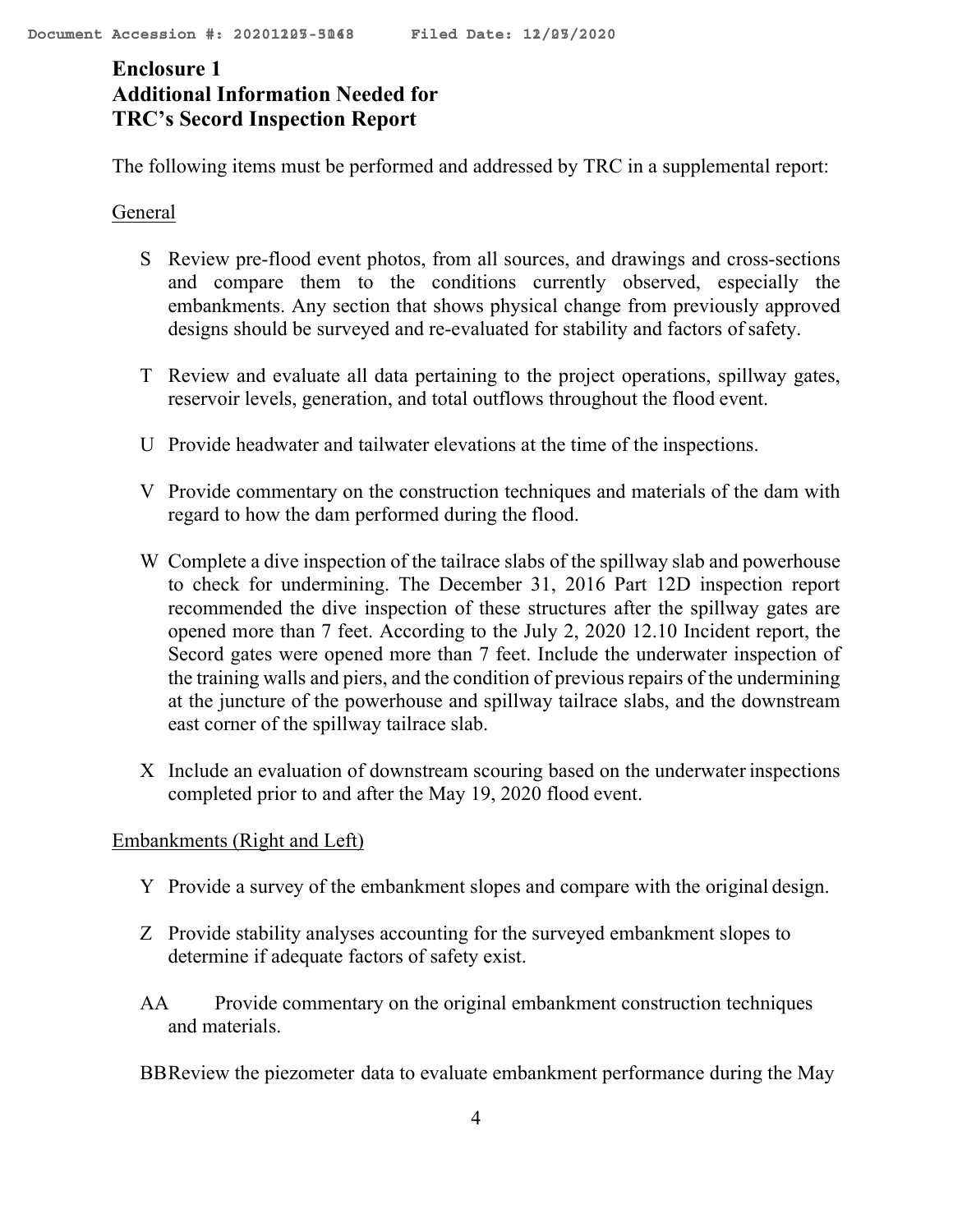2020 flood event and any possible influence on stability of the structure. Include the current status/condition of all monitoring instruments.

- CCThe left embankment seepage has not been previously observed. The seepage was observed even while the reservoir was drawn down, which indicates that it could be a greater issue at normal pool. The seepage area should be investigated. Provide the following:
	- CC-1 A scaled plan view drawing showing the surveyed location and extent of the seepage outbreak and location of existing toe drains, along with scaled representative cross sections of the wet slope areas.
	- CC-2 Detailed evaluation of the root cause of the seepage, identifying the factors contributing to the seepage outbreak. Include the evaluation of available documentation on previous seepage outbreaks.
- DD Review the adequacy of the erosion protection along embankment downstream toe, spillway wall and upstream slope in accordance with current dam safety practices. Include photos of the riprap materials with objects of known dimensions for scaling purposes. Also, confirm if there is bedding material under the riprap.
- EE Regarding the sloughing reported on the downstream slope of the right embankment, in addition to the slope movement instrumentation recommended by TRC (recommendation R-4), provide the following:
	- EE-1 A scaled plan view drawing showing the location and extent of the sloughing, along with the location of the existing toe drains, and scaled representative cross sections of the sloughing. The plan view and cross sections should be based on survey data of the affected areas collected after the May 19, 2020 flood event.
	- EE-2 Detailed evaluation of the root cause of the sloughing, identifying factors contributing to the potential slope movement. The TRC inspection report (Section 3.3, page 17) indicated that "[t]his type of sloughing is considered "normal" for an earthen embankment of this age". It is noted that dam embankments should be maintained free of sloughing signs regardless of their age. Neither the December 31, 2016 Part 12D inspection report nor recent FERC annual inspections noted evidence of sloughing. Also, the Dam Safety Surveillance and Monitoring Report filed on March 24, 2020 did not report any sloughing incident. This contradicts the TRC report, which indicated that "it did not appear that the sloughing was recent".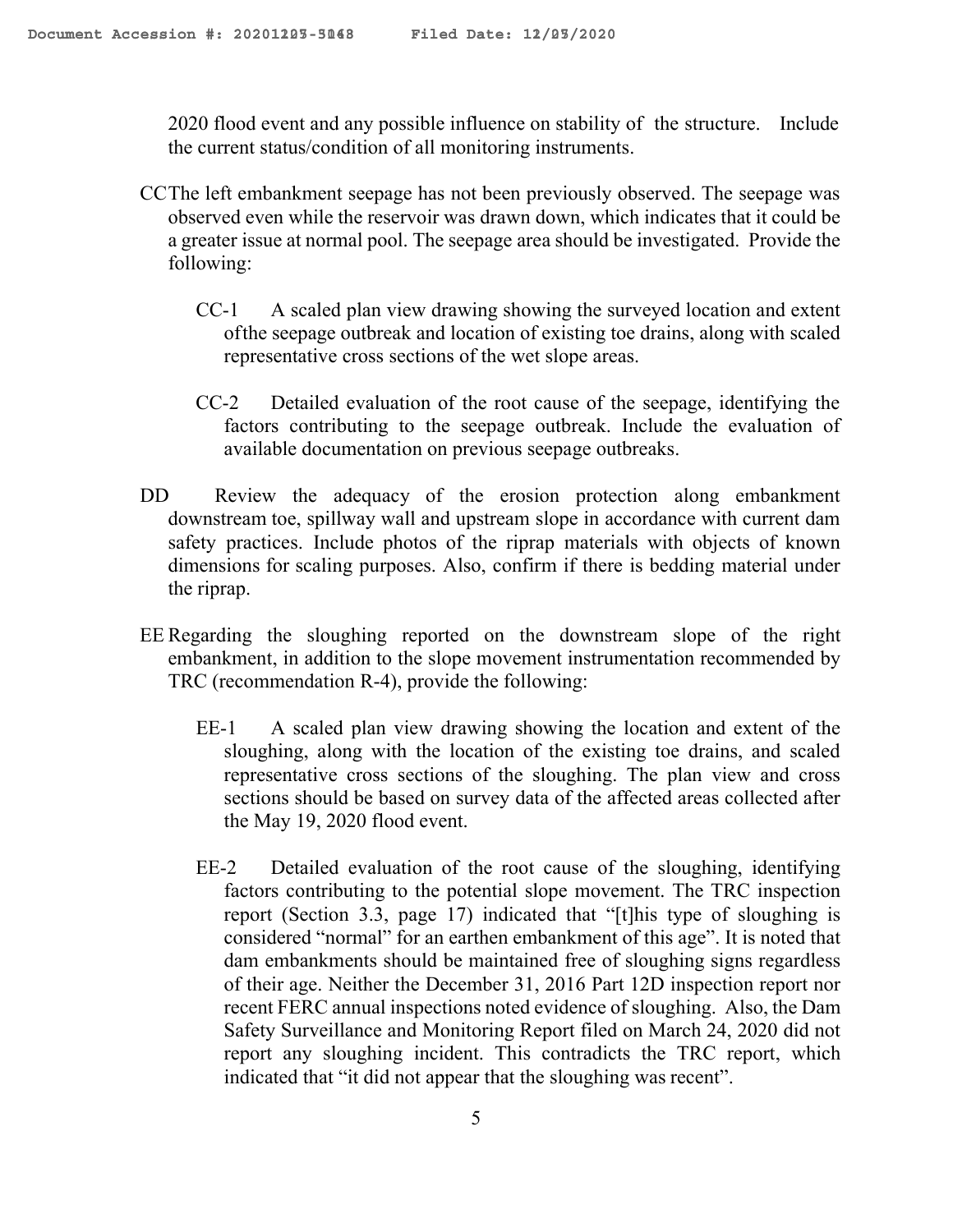- FF Include a detailed description of the original toe drains and of any repairsincluding the PVC screened pipe retrofits completed with the intent to control embankment internal erosion. Also, perform a video inspection of the full length of the toe drains located along drainage ditch areas noted in the TRC inspection with transported embankment sandy material. The video inspection should detail the conditions of pipe joints and drain screens. The field assessment should include the visual inspection of the connection of the PVC pipes with the original clay tiles.
- GG Regarding the right embankment area next to the spillway, confirm if there was any erosion impact on the right embankment downstream slope due to water splashing that results from spillway flows hitting the struts.

# Spillway Structure

- HH Include documentation and photographs of the inspection from the internal spillway gallery of the headwater/rollway slabs, piers, and abutment walls.
- II Provide commentary on the top and bottom elevation of the spillway chute cutoff sheetpile walls relative to the May 2020 flood and the expected peak IDF pool. Also review the piezometer data from the May 2020 flood event to evaluate performance and any possible influence on the stability of these structures.
- JJ Given that this flood was far less than the IDF, provide commentary on the project's ability to safely pass the IDF. Include a review of the operating procedures during the May 2020 flood to aid in the assessment. Provide an estimate of the return frequency for the project's existing spillway capacity accounting for the May 2020 flood. Based on this estimate and the dam's performance during the recent flood, provide any recommended interim risk reduction measures until sufficientspillway capacity is added to safely pass the IDF
- KK Include inspection documentation and photographs of the mechanical and electrical components of gate hoist equipment, including onsite electrical generators.
- LL Provide observation/indication of seepage through the gap between the cutoff wall and the concrete structures.

#### Powerhouse Structure

MM Include inspection documentation photographs from inside the powerhouse, including the water bearing walls (i.e., headwalls) and the turbine chamber.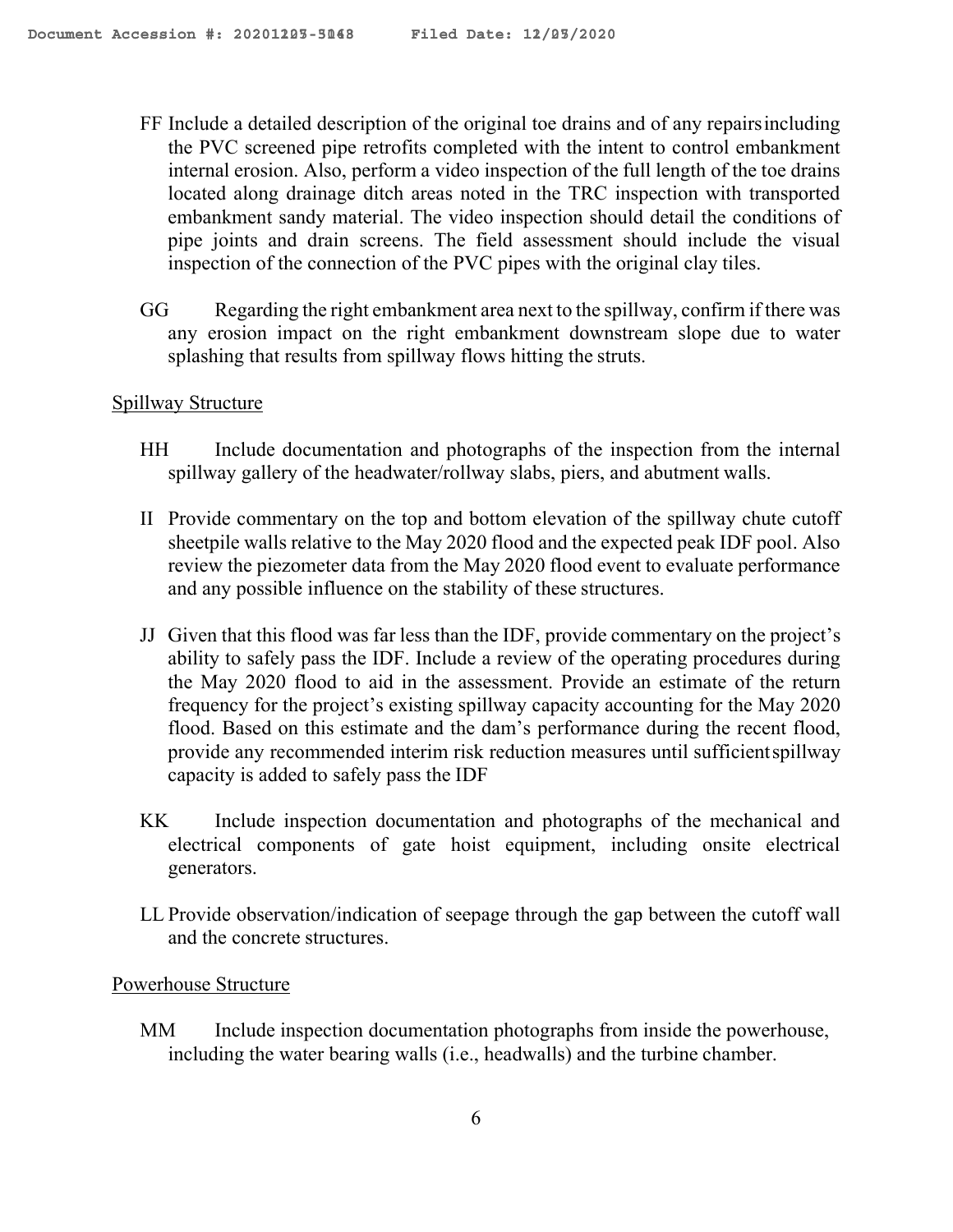# **Enclosure 2 Recommendation Follow-up Actions from the TRC Inspection Report of Secord Dam**

## Critical Action

C-1 The Secord Focused Spillway Inspection Report dated November 30, 2018 referenced a hole in the right (west) concrete retaining wall at the base near the downstream toe of slope. This hole was also observed during the post-flood inspection by TRC on June  $9<sup>th</sup>$ . It appears to be the source of back fill erosion contributing to a void behind the wall…It is recommended that the wall be repaired as follows:

> Lower the tailrace water level for a period of time sufficient to clear debris from the base of the existing retaining wall and prepare a uniform surface for installation of concrete forms located approximately 2-3 feet away from and parallel to the existing retaining wall. Install formwork for the entire length of the existing retaining wall to a uniform height of approximately 3 feet to ensure coverage above the existing hole and provide a closure form at the end of the existing retaining wall. Install dowels in the spillway slab and the side of the existing retaining wall and install a rebar cage tied to the dowels. Pour the form with concrete. Allow appropriate cure time andthen remove the forms and re-water the tailrace.

#### Recommended Action

- M-6 Repair the southernmost floor beam supporting the powerhouse. The exposed reinforcing steel is showing signs of corrosion and section loss. Due to its position at the beamfascia, it is exposed to the elements and will continue to deteriorate, possibly at an accelerated rate.
- M-7 Repair the spall/undermining of the east wingwall (bulkhead). The exposure of the steel sheet piling can start to corrode due to the moisture present at the site. Extended exposure could lead to failure of the connection between the concrete cap and the steel sheet piling below.
- M-8 Backfill voids behind the retaining walls…
- M-9 To *ensure* that the right downstream slope is not actively moving, it is recommended that survey hubs be installed along the slope (at the crest, toe, and midslope) to monitor the slope for additional movement - the survey hubs should be initially monitored every other week.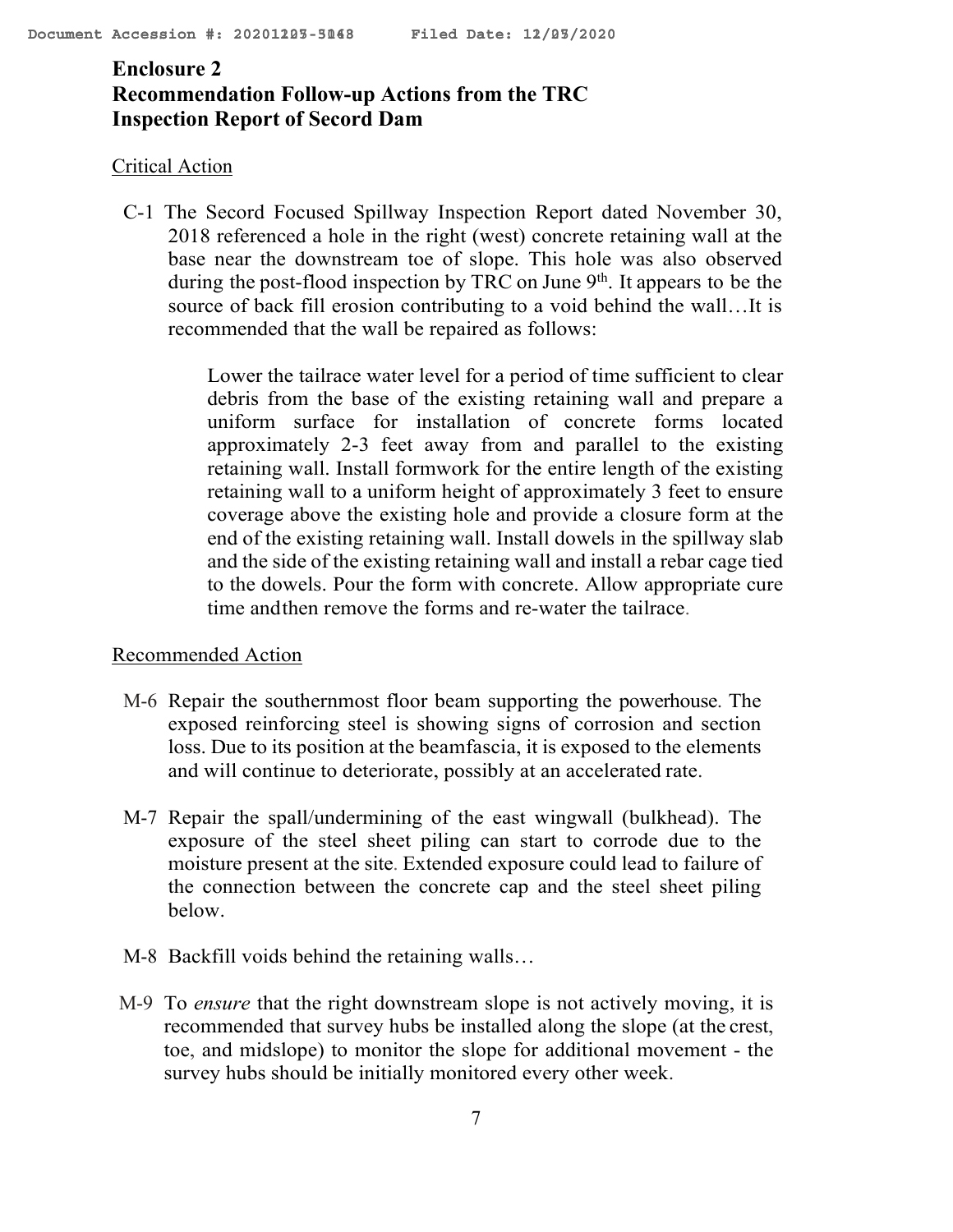M-10Repair the erosion damage that was observed at the downstream toe of slope at the end of the right concrete wingwall and on the right and left downstream riverbank above the riprap. The erosion does not appear to be an immediate threat to dam safety, but should be repaired when feasible…

#### Non-Critical Action/Maintenance Items

- M-1 Remove the trees, cattails and other overgrowth along an approximate 50 foot long section of the far left of the embankment near the left abutment. Once this vegetation is removed, repair the surface sloughs and erosion damage at the toe, and replace the riprap...The dead and fallen trees should continue to be removed as part of regular maintenance activities. Stumps should be removed by either pulling or with machines that can grind them down. All woody material should be removed to about 6 inches below the ground surface and the cavity backfilled with well-compacted clayey soil and grass vegetation established.
- M-2 Clean and repair concrete deterioration to retaining walls and wingwalls (bulkheads). Repairs include cleaning concrete surfaces, patching spalls and delaminated areas, and epoxy-injecting cracks. This willslow the rate of deterioration and extend the service life of the dam.
- M-3 Clean and paint remaining steel equipment supports on the deck. Cleaning andpainting should slow or stop active corrosion and extend the usable life of the structures.
- M-4 Place additional riprap on the upstream slope near the right abutment.
- M-5 Perform maintenance of the vegetative cover throughout. Removal of improper vegetation is necessary for the proper maintenance of a dam. All vegetated embankment slopes should be maintained with a maximum grass height of 12 inches…Common methods for control of vegetation include the use of weed trimmers or power brush-cutters and mowers. Chemical spraying to kill small trees and brush is acceptable if precautions are taken to protect the local environment. It is important to remember not to mow when the embankment is wet.
- M-6 Although rodents or burrow holes were not observed during the site visit, it is likely they are present. Continue to maintain proper rodent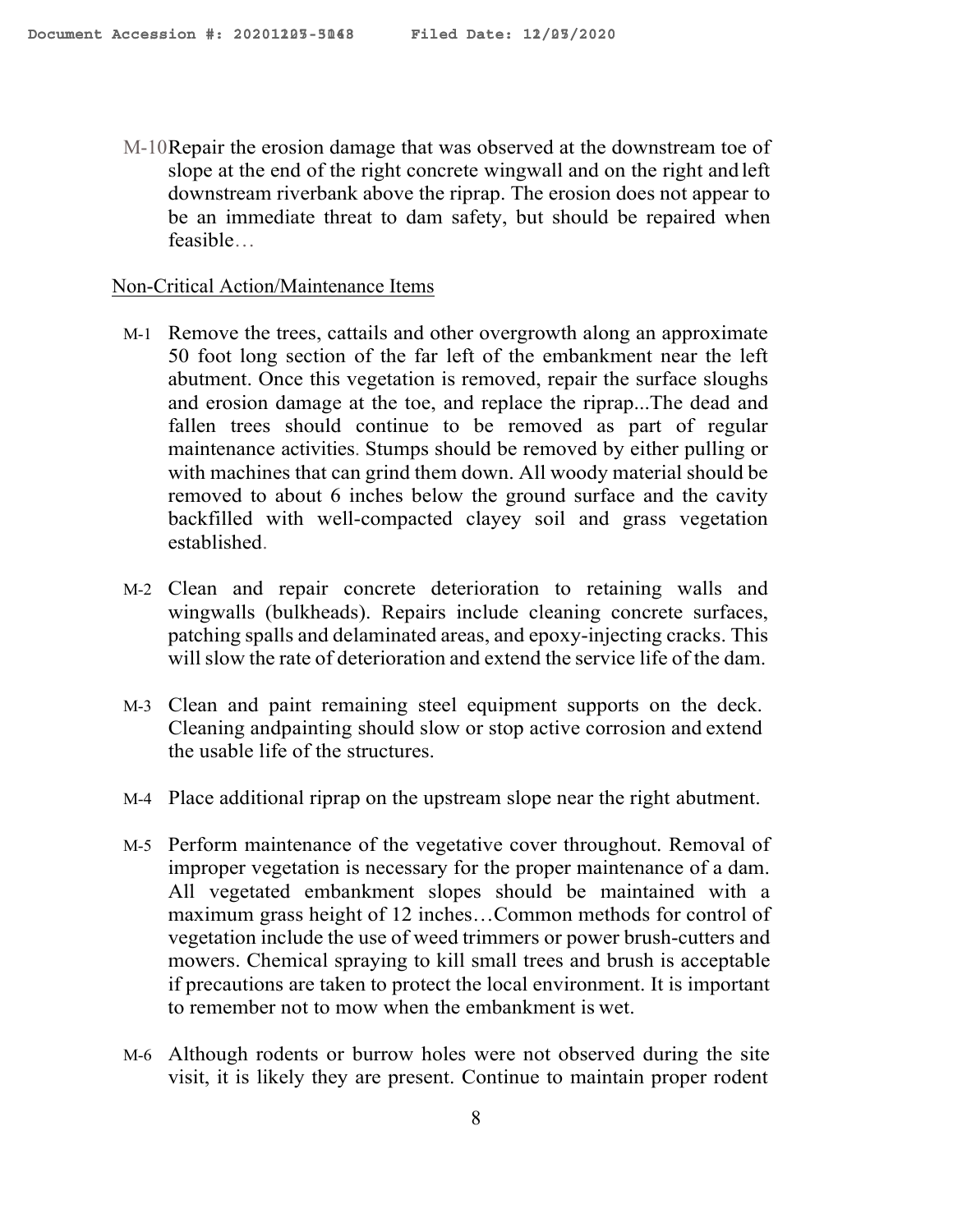control throughout...They (rodents) are usually discouraged from inhabiting the embankment if the vegetative cover is kept mowed as previously discussed. The rodents can also be controlled by fumigants, trapping or shooting during the appropriate season - local laws and regulations should be checked before trapping and/or hunting. If a burrow or den is observed, it is recommended that it be backfilled by mud-packing - pour a mud-pack mixture (i.e., a slurry consisting of 90% soil and 10% cement mixture) with the aid of a pipe into the hole with dry soil tamped into the entrance and vegetation re-established.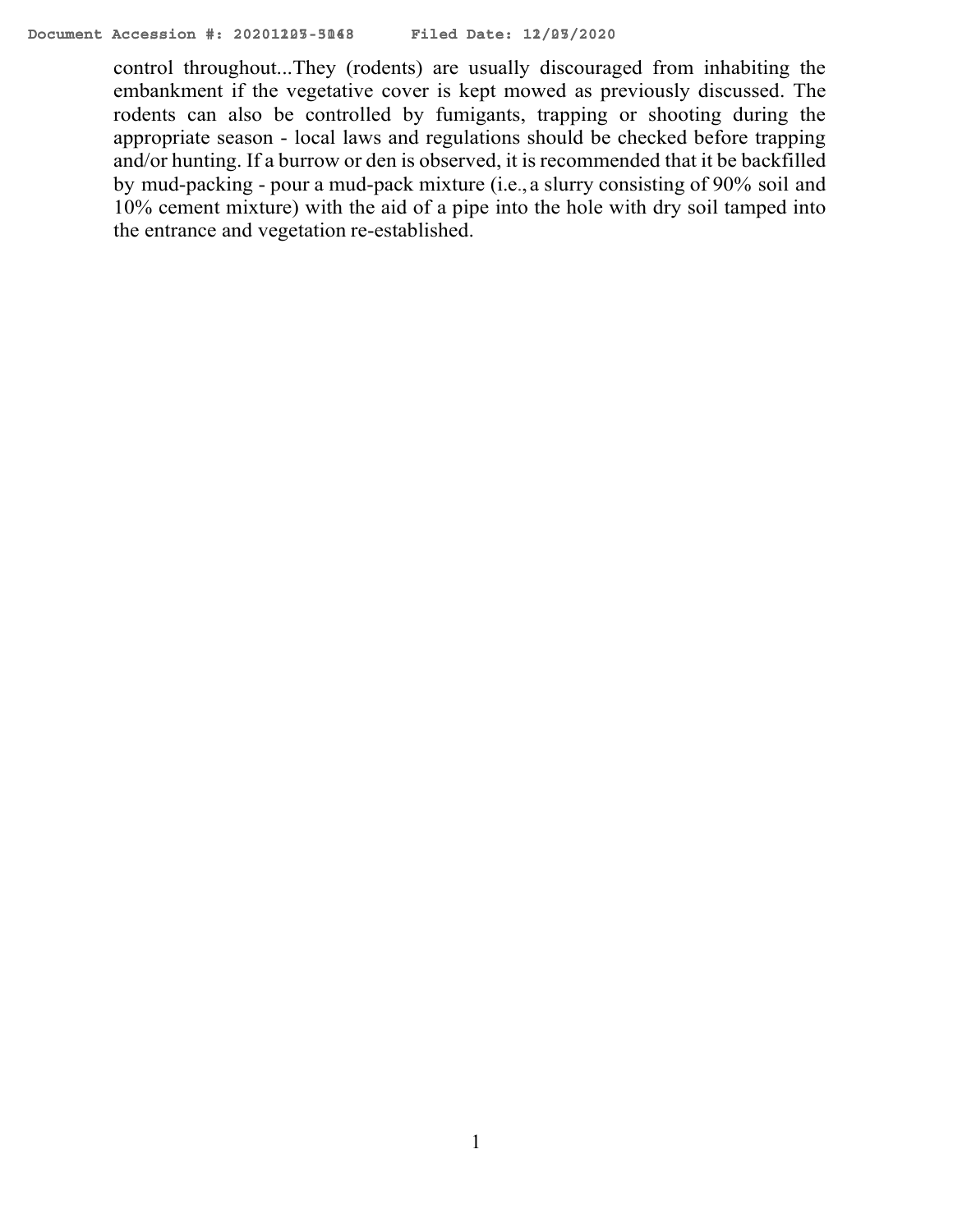#### **FEDERAL ENERGY REGULATORY COMMISSION**

**Office of Energy Projects Division of Dam Safety and Inspections - Chicago Regional Office 230 South Dearborn Street, Suite 3130 Chicago, Illinois 60604 (312) 596-4430 Office - (312) 596-4460 Facsimile**

In reply, refer to: P-10809

August 18, 2020

Via Electronic Mail

Mr. Lee Mueller Boyce Hydro Power, LLC [lwmueller@boycehydrollc.com](mailto:lwmueller@boycehydrollc.com)

> Re: Secord Hydroelectric Project No. 10809 Right Retaining Wall Erosion Repair Design – August 17, 2020

Dear Mr. Mueller:

On August 17, 2020, you eFiled an August 14, 2020 letter, which provided the Secord Dam Right Retaining Wall Erosion Repair Design drawings. The submittal provides only two drawing sheets outlining proposed repairs to a hole in the right concrete retaining wall near the downstream toe. The repairs were recommended in the Secord Dam Emergency Inspection Report dated June 25, 2020, as a critical action item (Item C-1) by TRC Engineers Michigan Inc. TRC recommended the following:

*"Lower the tailrace water level for a period of time sufficient to clear debris from the base of the existing retaining wall and prepare a uniform surface for installation of concrete forms located approximately 2-3 feet away from and parallel to the existing retaining wall. Install formwork for the entire length of the existing retaining wall to a uniform height of approximately 3 feet to ensure coverage above the existing hole and provide a closure form at the end of the existing retaining wall. Install dowels in the spillway slab and the side of the exiting retaining wall and install a rebar cage tied to the dowels. Pour the form with concrete. Allow appropriate cure time and then remove the forms and re-water the tailrace."*

The drawing sheets provided for the repairs cannot be pre-approved as requestedin your letter. Additional information is needed in order to complete our review of the design. A complete design package will be required prior to FERC approval.

A design report must accompany the provided engineering drawings. Thedrawings and design report must be certified by the Chief Dam Safety Engineer and stamped and signed by a licensed professional engineer of record who will oversee the work. The design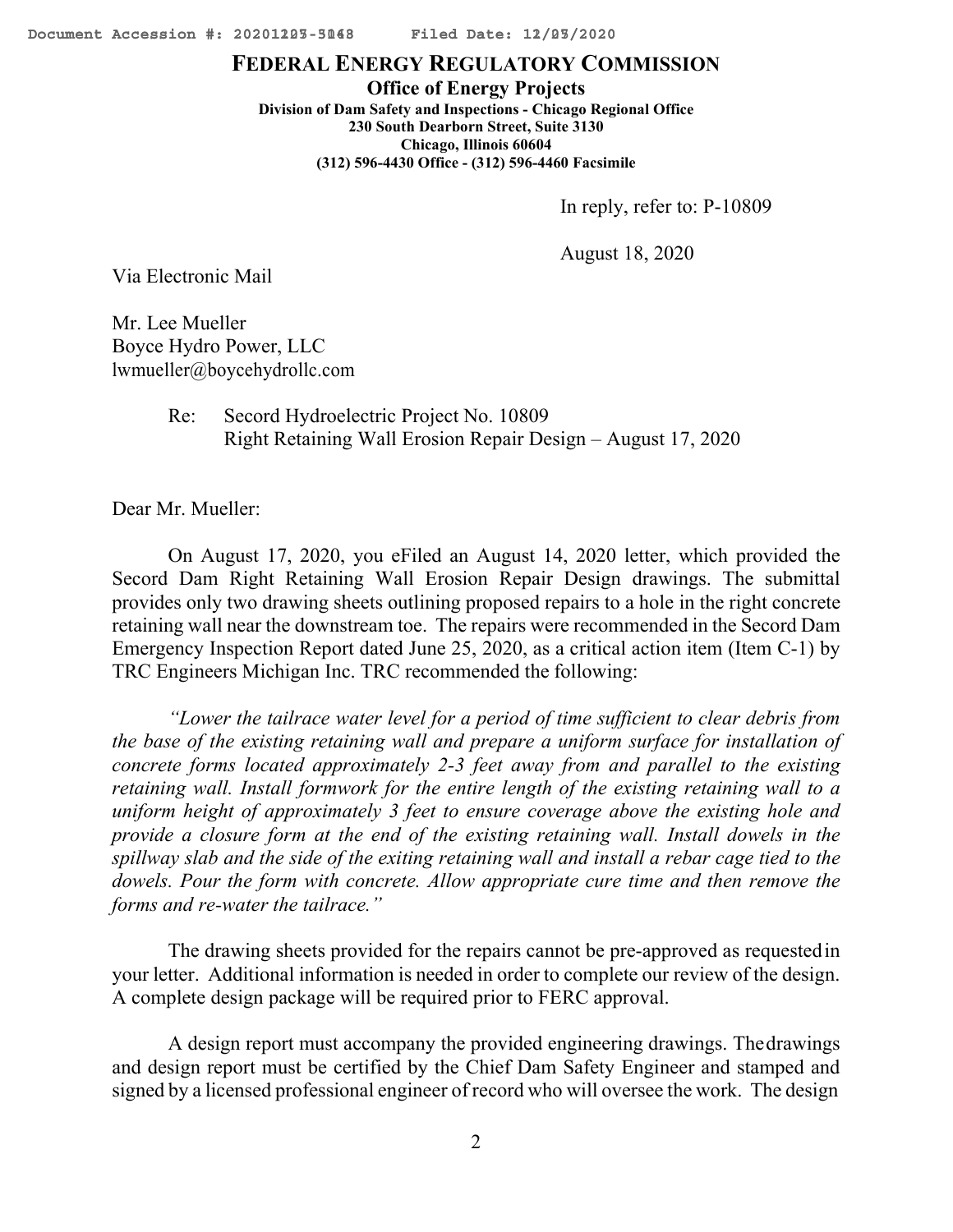### **Enclosure 1 -FERC Comments**

report should provide references to applicable engineering standards. The design report must include the following:

## R Reinforced concrete design

- S Dowel embedment design
- T Engineering specifications
- U Method of demolition
- V Approach for incorporating the existing wall reinforcement
- W Method to bond/connect/attach the new wall to the old wall

Plans and Specifications, a Quality Control Inspection Program (QCIP), Temporary Construction Emergency Action Plan (TCEAP), and Schedule timeline must also be submitted for approval with the design package. Construction methods for ensuring a dry and safe work area must be identified. If a contractor-designed cofferdam is to be used, you must: (1) have a Professional Engineer, who is independent from the construction contractor, review and approve the design of the cofferdam prior to the start of construction; and (2) ensure that construction of the cofferdam is consistent with the approved design. You must file cofferdam construction drawings and specifications, and the letters of approval for our review.

The Secord Dam Emergency Inspection Report by TRC (Referenced above) also provided recommended action items (Items R-1 through R-5). These items were defined as having a medium risk to dam stability and public safety. TRC stated in the report that the recommended action items should be addressed as soon as feasible. These items must also be addressed.

You may contact me at 312.596.4430 if you have any questions or concerns pertaining to this letter.

Sincerely,

John A. Zygaj, P.E. Regional Engineer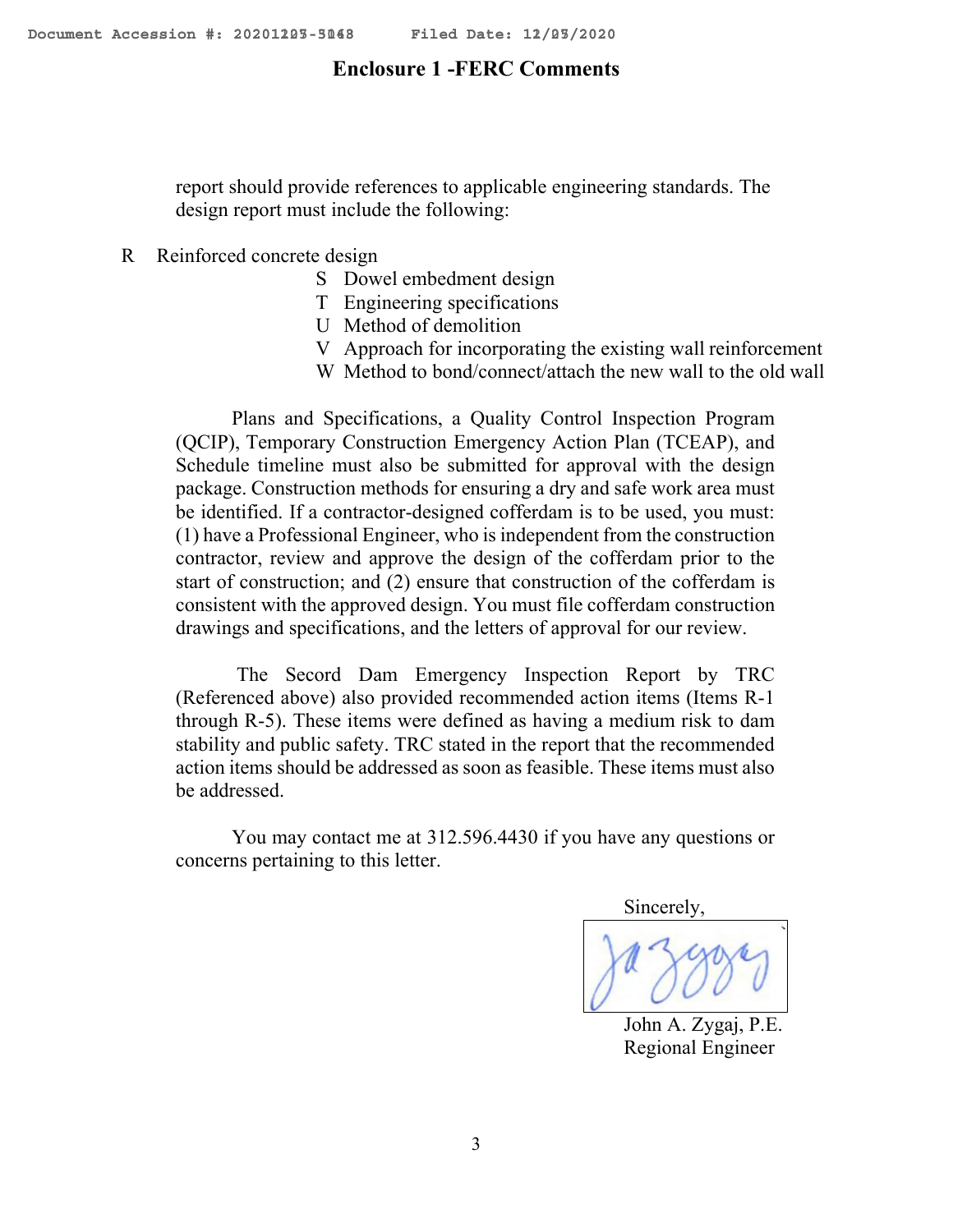Document Content(s) [10809 10810 FLTF Repairs C53472, C53473 \(Revised\).PDF](#page-4-0) ....................1